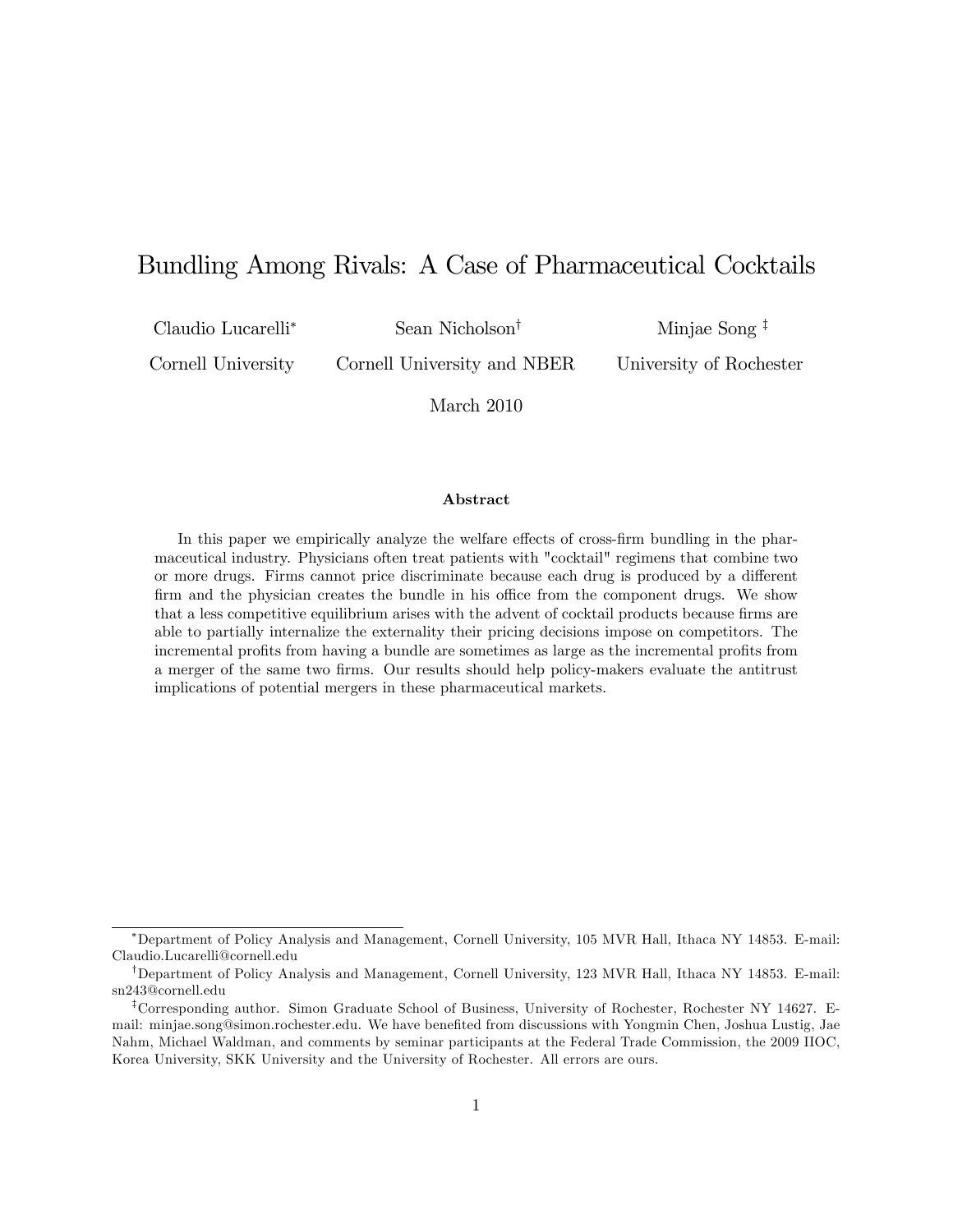## 1 Introduction

In the pharmaceutical market a physician often combines two or more drugs in order to improve the efficacy of treating a disease or alleviate side effects. Most  $HIV/AIDS$  patients receive a "cocktail" regimen, such as efavirenz, lamivudine, and zidovudine, better known as AZT. Three of the six new cholesterol-reducing drugs entering phase 3 clinical trials in 2007 were combinations of drugs that had already been approved to treat the disease as stand-alone products (Blume-Kohout and Sood, 2008). In 2008 31% of U.S. colorectal cancer patients receiving chemotherapy treatment were administered cocktail regimens.

Pharmaceutical cocktails are made of existing drugs, yet they should be approved by the FDA by demonstrating superior efficacy and/or fewer side effects relative to existing drugs. Thus, they are competing with stand-alone regimens. However, drug companies are constrained to set a single price for a drug  $(e.g.,\,per\,million\,of\,active\,ingedient)$  rather than setting different prices as firms do in the mixed bundling case. This constraint exists because physicians (e.g., in the case of oncology) purchase each component drug from different drug companies and then infuse the regimen into a patient. This is a case where there is demand for a bundle of products due to their complementarity but firms cannot price discriminate because products in the bundle are produced by different firms.

Firms often bundle or tie products of their own for various reasons and there is a substantial economic literature analyzing this practice. Bundling may allow a firm to engage in price discrimination (McAfee and Whinston, 1989), to leverage monopoly power in one market by foreclosing sales and discouraging entry in another market (Whinston, 1990; Chen, 1997; Carlton and Waldman, 2002; Nalebuff, 2004), or alter a pricing game among oligopolists even when entry is not deterred or no firms exit (Carlton, Gans, and Waldman, 2007). However, little is known about how firms' pricing changes when their products are bundled with their rivals' and its welfare effects.

In this paper we empirically analyze the welfare effects of cross-firm bundling in the pharmaceutical market. With the cocktail regimen firms at least partially internalize externalities their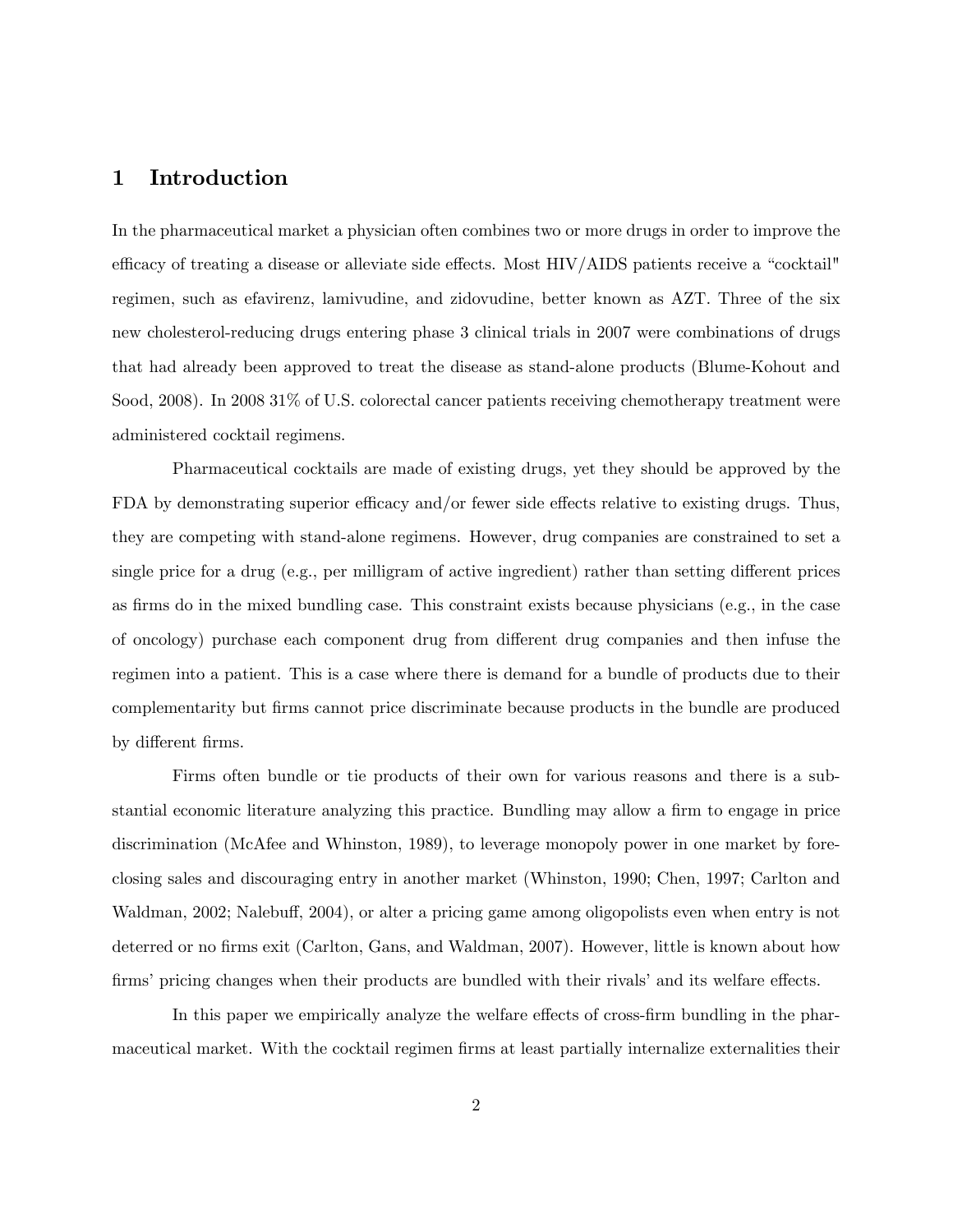pricing strategy imposes on competitors, but at the same time the cocktail regimen steals market share from the existing regimens. Depending on which effect is larger, it can render the market more collusive or more competitive.<sup>1</sup>

A Örm entering a market with a new drug usually creates a cocktail regimen. The entering firm can purchase existing products without the approval of incumbents, combine them with its experimental drug, and test the combination in clinical trials. The fact that an entering firm bears a cost of clinical trials implies that it expects positive profit, but the cocktail's impact on incumbents is not clear a priori. Patients may prefer having cocktail regimens because they provide more options for treatment, but if price increases significantly because of cocktails, patients may be worse off.

We focus on the market for colorectal cancer chemotherapy drugs. We first estimate a demand system at the regimen level using the unique regimen level market share and attribute data. Regimens are well deÖned and standardized. Organizations such as the National Comprehensive Cancer Network (NCCN) recommend the amount of each drug that oncologists should use in each regimen, based on the "recipe" used in clinical trials or in actual practice. Market share is defined as the number of patients treated with each regimen. Data from clinical trials provide information on attributes such as regimen efficacy and side effects.

Then we recover the marginal cost of each drug using demand estimates and a profit maximization condition. Notice that regimen price is a function of drug price and dosage of drugs used in each regimen. A cocktail regimen's price is affected by prices of all drugs used in the regimen, and a firm whose drug is used in multiple regimens account for all of them in setting its price.

We analyze the welfare effects by performing the following counterfactuals. In the first counterfactual we remove cocktail regimens one at a time and compute new equilibrium prices. An underlying assumption is that drug-level marginal costs and patients' preference on efficacy and

<sup>&</sup>lt;sup>1</sup>We abstract away from modeling a firm's decision on whether and how to combine its product with others' and take existing combinations as given.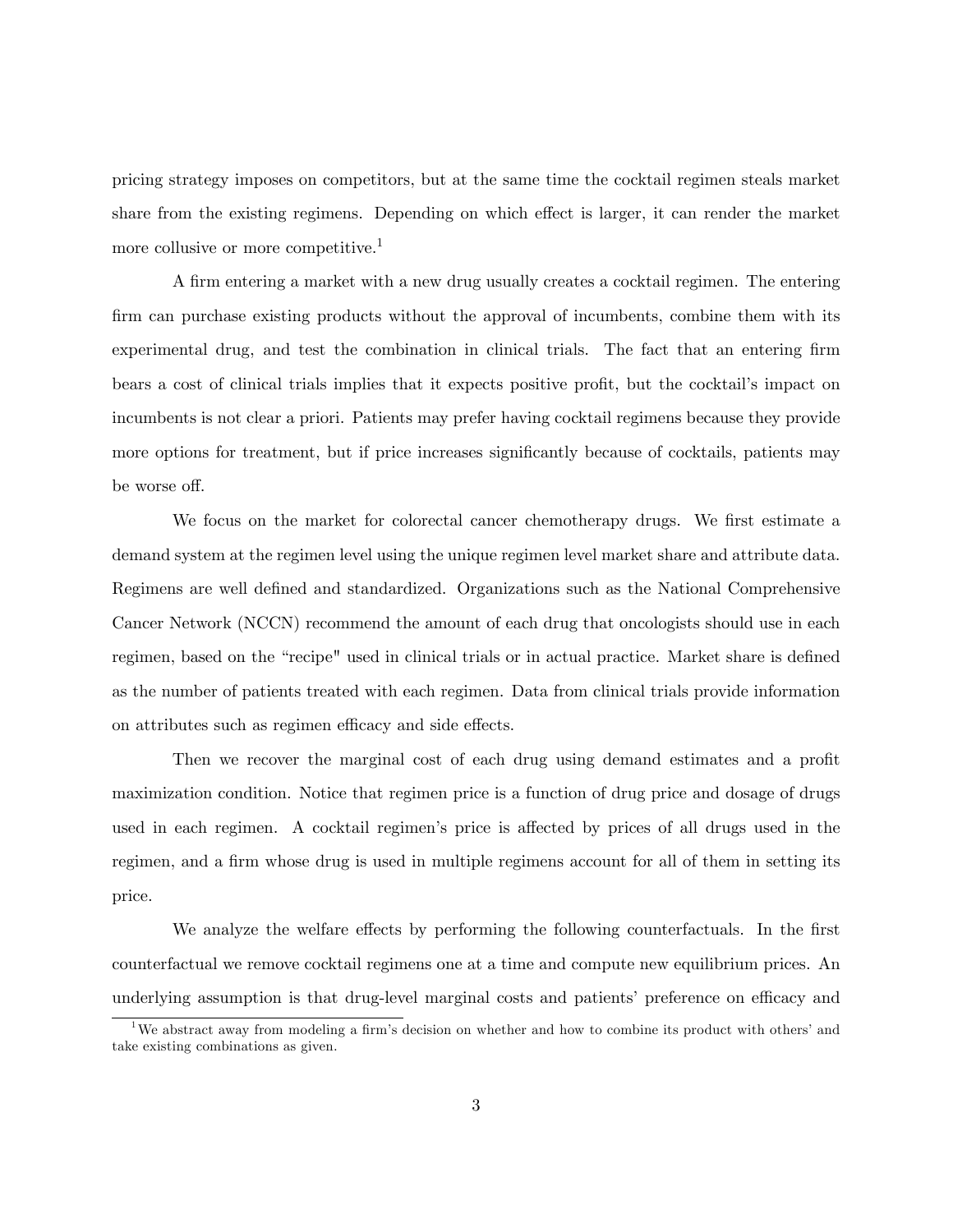side effects do not change when a regimen is removed. However, regimen-level own- and crosselasticities change. We find that in general profits of all involved firms go down and consumer surplus goes up, meaning that cocktail regimens increase profits, not only for an entrant but also for an incumbent, but hurt consumers. This occurs because drug prices are much higher when they are used in cocktail regimens. This highlights that the effect of internalizing externalities dominates the business stealing effect in this particular application.

In the second counterfactual we assess how collusive the market has become with cocktail regimens by comparing the market we observe to markets with hypothetical mergers. We consider two merger scenarios. In the first scenario we remove one cocktail regimen and allow the two participating firms to merge instead. We find that firms can earn higher profits from having a cocktail regimen than from the merger. In the second merger scenario we allow a pair of firms to merge while maintaining their cocktail regimen. The profit that firms make in this scenario is the maximum profit they can make pairwise. This merger increases the participating firms' profits as expected but only marginally. In all five cases we analyze the profit increase is less than 10 percent. This implies that firms can achieve outcomes close to the perfect collusion with the cocktail regimen.

In the third counterfactual we allow a firm to set two separate drug prices, one for its stand-alone regimen and the other for cocktail regimens. This is equivalent to a case where a firm has two separate drugs, one used by itself and the other in a cocktail regimen. Setting two prices introduces a new strategic incentive that we observe in other sectors of the pharmaceutical market, such as for HIV/AIDS treatment. In the early 2000s the company Abbott launched Kaletra, a drug for treating HIV/AIDS. At the time Abbott was already selling Norvir, which was used in a cocktail regimen to help boost the performance of its competitor's drug. Shortly after the launch of Kaletra, Abbott increased Norvir's price five-fold while pricing Kaletra more competitively, presumably to drive customers from the cocktail regimen to its new stand-alone regimen. Although we do not observe a similar situation in the colorectal drug market, we use this exercise as an out-of-sample validation test for our model. We find similar pricing behaviors in our counterfactual. In addition,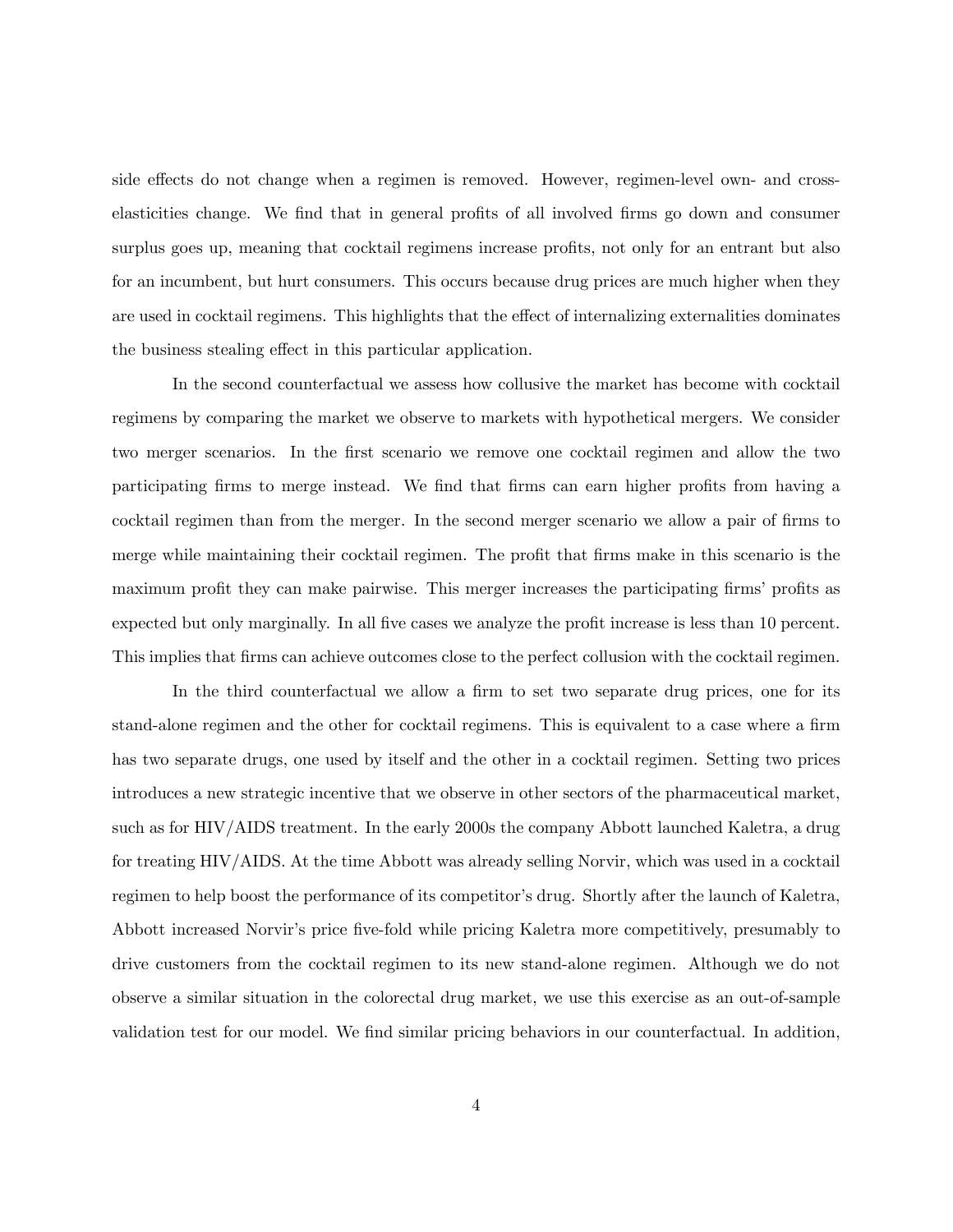we confirm that if firms are able to set two distinct prices, they earn higher profits. However, this pricing scheme may not necessarily hurt its competitors.

The paper is organized as follows: Section 2 presents an overview of colorectal cancer, and the data are described in Section 3. We present the model in Section 4 and simple numerical examples in section 5 where two firms have one stand-alone regimen each and have the third regimen by combining their drugs. Section 6 presents the results from our estimation and the counterfactual exercises and section 7 concludes.

## 2 Overview of Colorectal Cancer

Colorectal cancer is the fourth most common cancer based on the number of new patients, after breast, prostate, and lung cancers. About one in 20 people born today are expected to be diagnosed with colorectal cancer over their lifetime. The disease is treatable especially if it is detected before it has metastasized, or spread, to other areas of the body. Between 1996 and 2003, colorectal cancer patients had a 64 percent chance of surviving for five years. According to the National Comprehensive Cancer Network (NCCN), the probability a patient will survive for five years ranges from 93 percent for those diagnosed with Stage I cancer to eight percent for those diagnosed with Stage IV (or metastatic) cancer.<sup>2</sup>

Six of the 12 major regimens for which we have complete data are cocktail regimens, composed of two or more drugs produced by different firms. One cocktail regimen is a combination of irinotecan, produced by PÖzer, and capecitabine, produced by Roche. Another is a combination of oxaliplatin, produced by Sanofi, with capecitabine. Bevacizumab, a drug produced by Genentech, is combined with oxaliplatin in one regimen, with irinotecan in second, and with oxaliplaitin and capecitabine in third. Cetuximab, which is produced by ImClone, is combined with irinotecan.

Four of the remaining six regimens are stand-alone regimens and they are just the same

 $2^2$ Cancers are classified into four stages, with higher numbers indicating that the cancer has spread to the lymph nodes (Stage III) or beyond its initial location (Stage IV).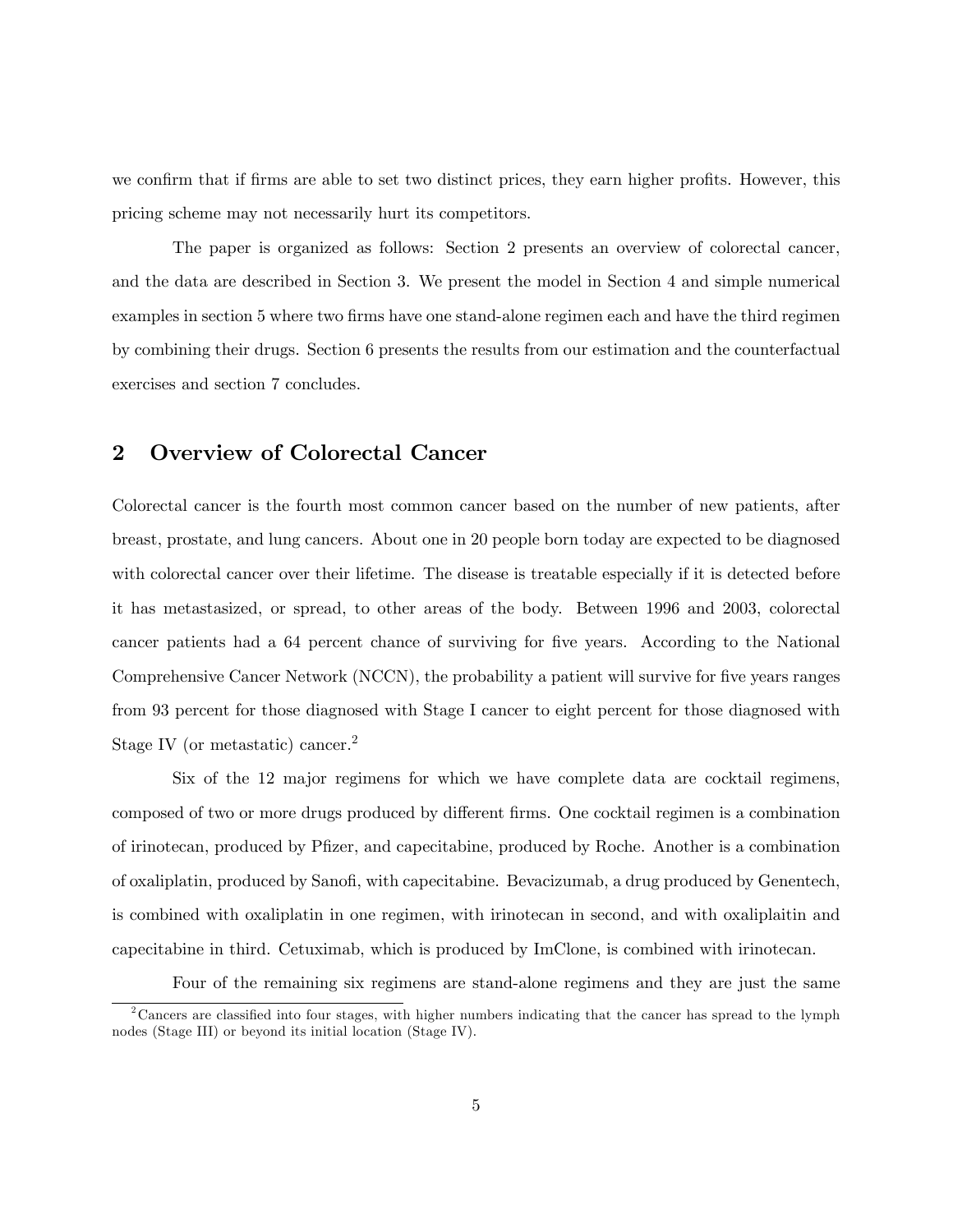individual drugs used in the cocktail regimens. One of the remaining two regimens is  $5FU/IV$ which is a generic regimen and the other is Pfizer's Irinotecan combined with  $5FU/IV$ . We take the generic regimen's price as given and assume that its price does not react to firms' strategic pricing. So we treat the latter regimen as Pfizer's second stand-alone regimen whose price is always the same as that of its other stand-alone regimen plus the generic regimen's price. The table in the appendix provides a complete dosage description of the twelve regimens we have data on.

Since each drug is sold separately to physicians who combine them into cocktail regimens in their offices, the only variable that a firm controls is the price of its own drug. However, this has an impact on the demand and profits for all the cocktail regimens the firm's drug is used in. We explicitly account for this impact in our supply side (pricing) model in section 4.

Most oncology drugs are infused into a patient intravenously in a physician's office or an outpatient hospital clinic by a nurse under a physician's supervision. Unlike drugs that are distributed through pharmacies, physicians (and some hospitals on behalf of their physicians) purchase oncology drugs from wholesalers or distributors (who have previously purchased the drugs from the manufacturers), store the drugs, and administer them as needed to their patients. Physicians then bill the patientís insurance company for an administration fee and the cost of the drug. In our model we assume physicians are imperfect agents for their patients, and the details of the imperfect agency will be explained in section 4.

# 3 Data

We use a number of different data sources to collect four types of information: drug prices, regiment market shares, the amount/dose of each drug typically used in a regimen, and regimen attributes from clinical trials (e.g., the median number of months patients survived when taking the regimen in a phase 3 clinical trial). IMS Health collects information on the sales in dollars and the quantity of drugs purchased by 10 different types of customers (e.g., hospitals, physician offices, retail pharmacies) from wholesalers in each quarter from 1993 through the third quarter of 2005. Prices and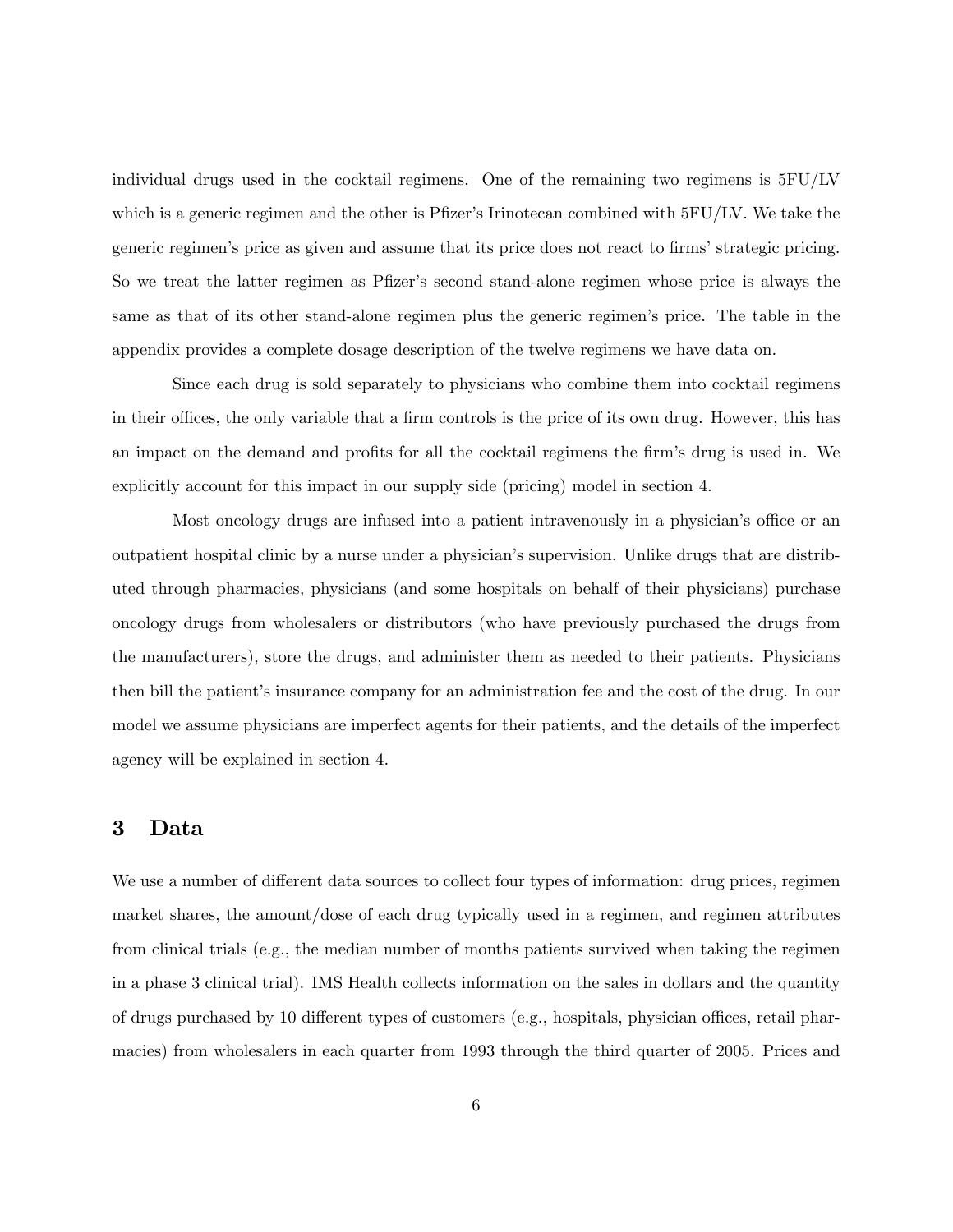quantities are reported separately by National Drug Classification (NDC) code, which are unique for each firm-product-strength/dosage-package size. We calculate the average price paid per milligram of active ingredient of a drug by averaging across the different NDC codes for that drug. IMS Health reports the invoice price a customer actually pays to a wholesaler, not the average wholesale price (AWP) that is set by a manufacturer and often differs substantially from the true transaction price.

The price we calculate does not include any discounts or rebates a customer may receive from a manufacturer after purchasing the product from the wholesaler. Based on interviews with oncologists, we do not believe that manufacturers offered substantial rebates during this period. Although we have information on 10 different types of customers, we focus on the prices paid by the two largest customers - hospitals and physician offices - because most colon cancer chemotherapy drugs are infused in a physician's office or hospital clinic.<sup>3</sup>

We then compute the price of each regimen for a representative patient who has a surface area of 1.7 meters squared (Jacobson et al., 2006), weighs 80 kilograms, and is treated for 12 weeks. Regimen prices are derived by multiplying the average price per milligram of active ingredient in a quarter by the recommended dosage of each drug in the regimen over a 12-week period.<sup>4</sup> The NCCN reports the typical amount of active ingredient used by physicians for the major regimens.<sup>5</sup> Dosage information is reported in the appendix. For example, the standard dosage schedule for  $\alpha$  oxaliplatin+5-FU/LV, the regimen with the second largest market share in 2005, is 85 milligrams (mg) of oxaliplatin per meter squared of a patient's surface area infused by IV on the first day of treatment, followed by a 1,000 mg infusion of 5-FU per meter squared of surface area on the first and second treatment days, and a 200 mg infusion of leucovorin (LV) per meter squared on the first and second treatment days. This process is repeated every two weeks.

<sup>&</sup>lt;sup>3</sup>Based on data from IMS Health, 59% of colorectal cancer drugs in the third quarter of 2005 were purchased by physician offices/clinics and 28% by hospitals. The remainder was purchased by retail and mail order pharmacies, health maintenance organizations, and long-term care facilities.

<sup>&</sup>lt;sup>4</sup>The regimens are priced using price data for the contemporaneous quarter only.

<sup>&</sup>lt;sup>5</sup>We supplement this where necessary with dosage information from drug package inserts, conference abstracts, and journal articles.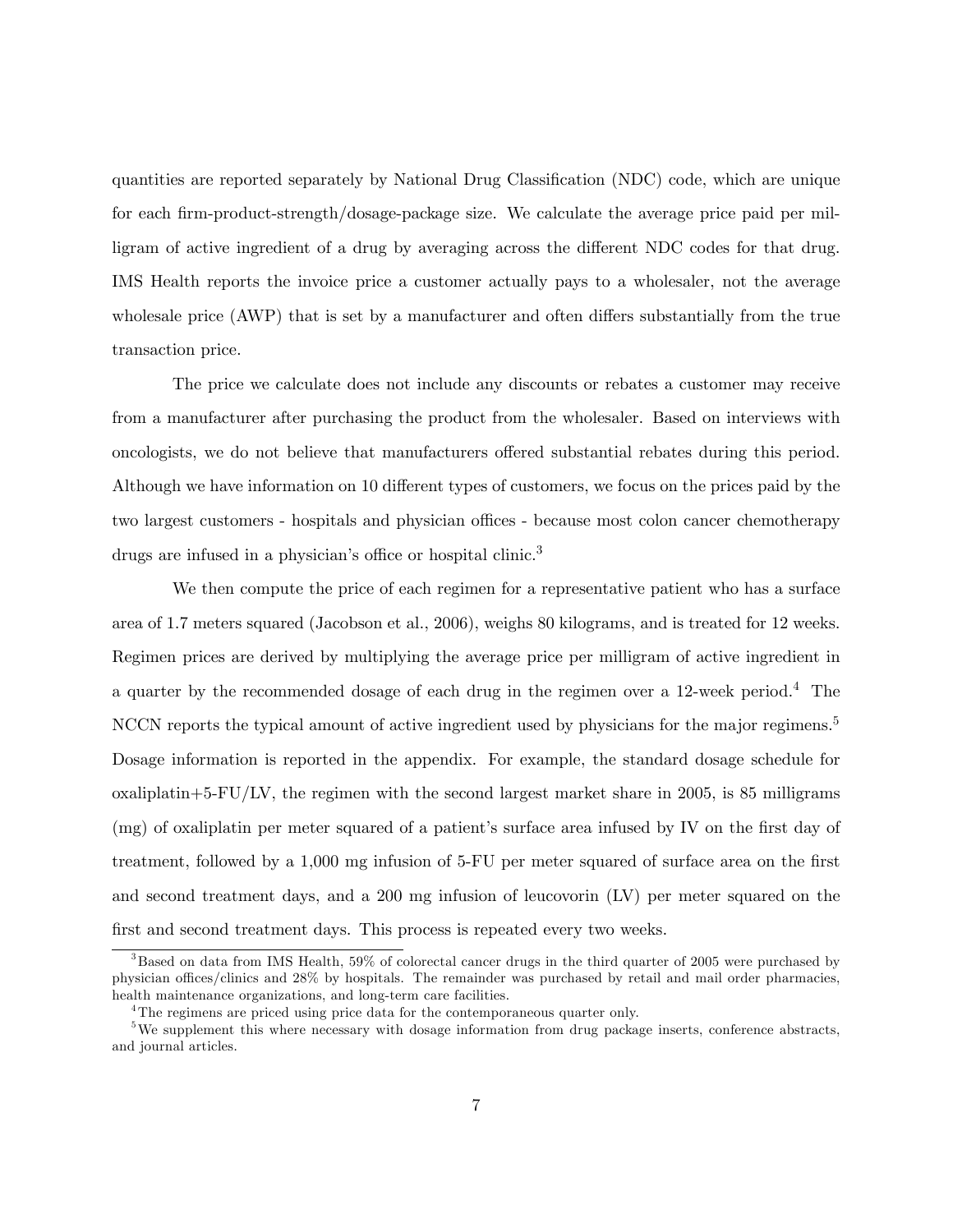The IMS Health data contain information on market share by drug, but not market share for combinations of drugs (regimens). We rely, therefore, on two different sources for regimen-specific market shares, where market share is defined as the proportion of colorectal cancer chemotherapy patients treated with a particular regimen. IntrinsiQ collects monthly data from its oncology clients on the types of chemotherapy drugs administered to patients. Based on these data, we derive monthly market shares for each regimen between January 2002 and September 2005.

Since IntrinsiQís data only go back to 2002, we rely on the Surveillance Epidemiology and End Results (SEER) data set for market shares for the 1993 to 2001 period. SEER tracks the health and treatment of cancer patients over the age of 64 in states and cities covering 26 percent of the United States population.<sup>6</sup> Based on Medicare claims data available in SEER, we calculate each colorectal cancer regimen's market share in each quarter.<sup>7</sup>

In order to homologate market shares between the pre- and post-2002 periods, we take advantage of the fact that the two data sets overlap for the four quarters of 2002. We apply a regimen-specific factor to adjust the pre-2002 market shares based on the ratio of total (from IntrinsiQ) to Medicare-only (from SEER) market shares for the four quarters of 2002. Our underlying assumption in this adjustment is the proportion of total patients represented by Medicare does not vary over time for any regimen.

In our analysis, we include as inside goods all regimens that contain drugs that were approved by the FDA for colorectal cancer and had a market share greater than one percent at the end of the sample period. The outside option includes off-label drugs, regimens with less than one percent market share at the end of the sample period, and regimens with missing attribute data.<sup>8</sup>

Market shares for the 12 regimens in our sample and the outside option are plotted in Figure 1. Between 1993 and 1996, about 95 percent of colorectal cancer patients were treated with

<sup>&</sup>lt;sup>6</sup>SEER contains data on the incidence rate of cancer among the non-elderly, but only has medical claims available for Medicare patients.

 $^7$ According to IntrinsiQ's data, approximately 48 percent of all colorectal cancer patients treated with chemotherapy were 65 years or older in October 2003.

<sup>&</sup>lt;sup>8</sup>Off-label use occurs when a physician treats a colorectal cancer patient with a drug that has not been approved by the FDA for colorectal cancer.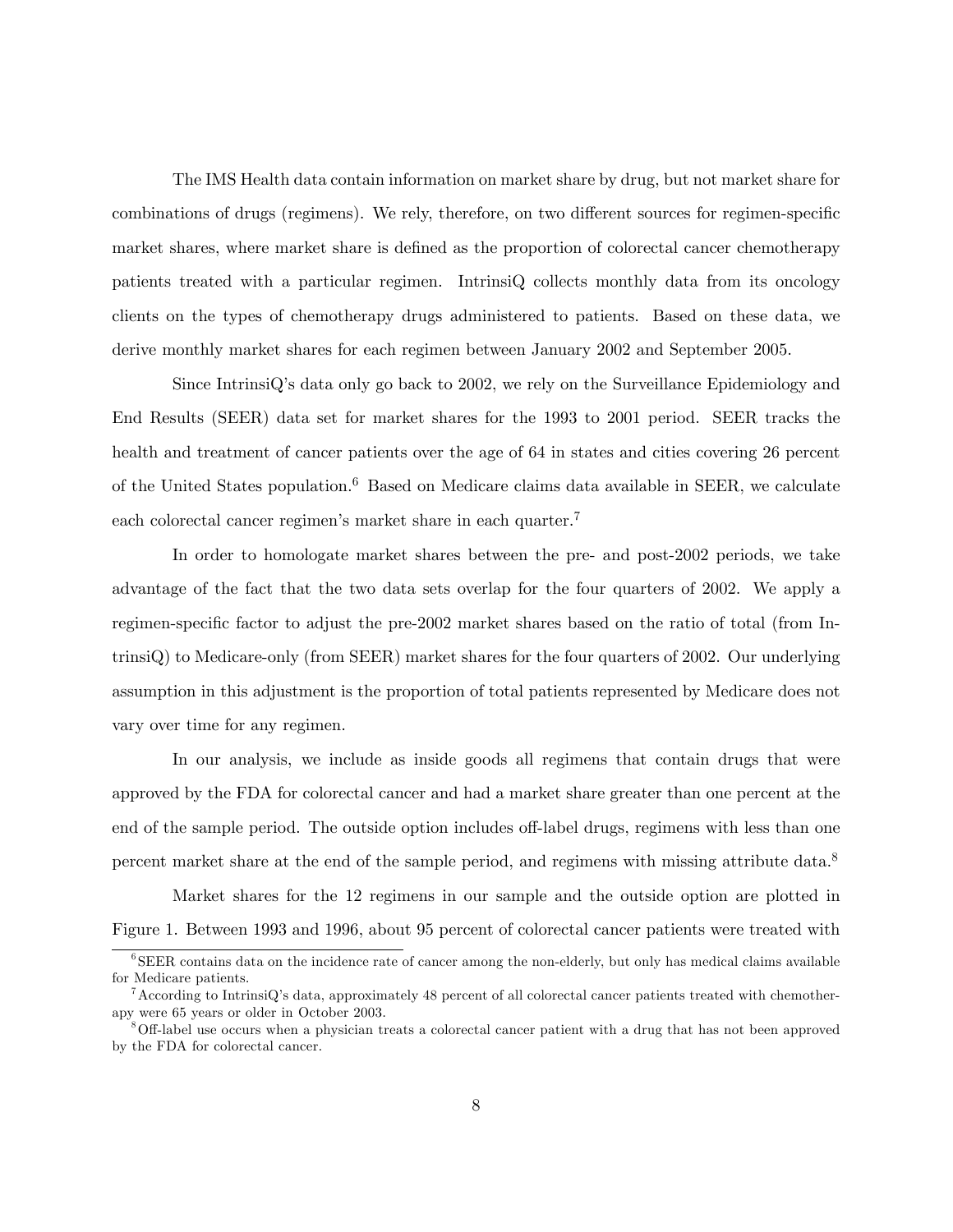5-FU/leucovorin, a generic regimen, with the remainder treated with off-label drugs or regimens with very small market share. Irinotecan (brand name Camptosar) was approved by the FDA for treating colorectal cancer in 1996, and over the next several years the market share of irinotecan and irinotecan combined with 5-FU/LV grew at the expense of  $5$ -FU/LV.<sup>9</sup> Capecitabine (Xeloda), a tablet that produces the same chemical response as 5-FU/LV, was approved for treatment of colorectal cancer in April 2001 and was administered as a stand-alone therapy or combined with irinotecan. Besides capecitabine, all other drugs for treating colorectal cancer in our sample are delivered intravenously (IV) under the supervision of a physician or nurse.

Oxaliplatin (Eloxatin) was introduced in August 2002, followed by cetuximab (Erbitux) and bevacizumab (Avastin) in February 2004. By the third quarter of 2005, two of the regimens created by these three new drugs (oxaliplatin  $+ 5-FU/LV$  and bevacizumab  $+$  oxaliplatin  $+ 5$ -FU/LV) surpassed the market share of 5-FU/LV, whose share had fallen to about 14 percent.

We obtain most of the attribute information from the FDA-approved package inserts. These inserts describe the phase 3 clinical trials and include the number and types of patients enrolled in the trials, the health outcomes for patients in the treatment and control groups, and the side effects experienced by those patients. Often there are multiple observations for a regimen, either because a manufacturer conducted separate trials of the same regimen, or because a regimen may have been used on the treatment group in one clinical trial and the control group in a subsequent trial. In these cases we calculate the mean attributes across the separate observations. Where necessary, we supplement the package insert information with abstracts presented at oncology conferences and journal articles.

The attribute information is summarized in Table 1, averaged across regimens in each quarter and then averaged for each year. We record three measures of a regimen's efficacy: the median number of months patients survive after initiating therapy (Survival Months); the percentage of patients who experience a complete or partial reduction in the size of their tumor (Response Rate);

 $9B$ ecause it takes Medicare a while to code new drugs into their proper NDC code, for several quarters a new drug will appear in the outside option.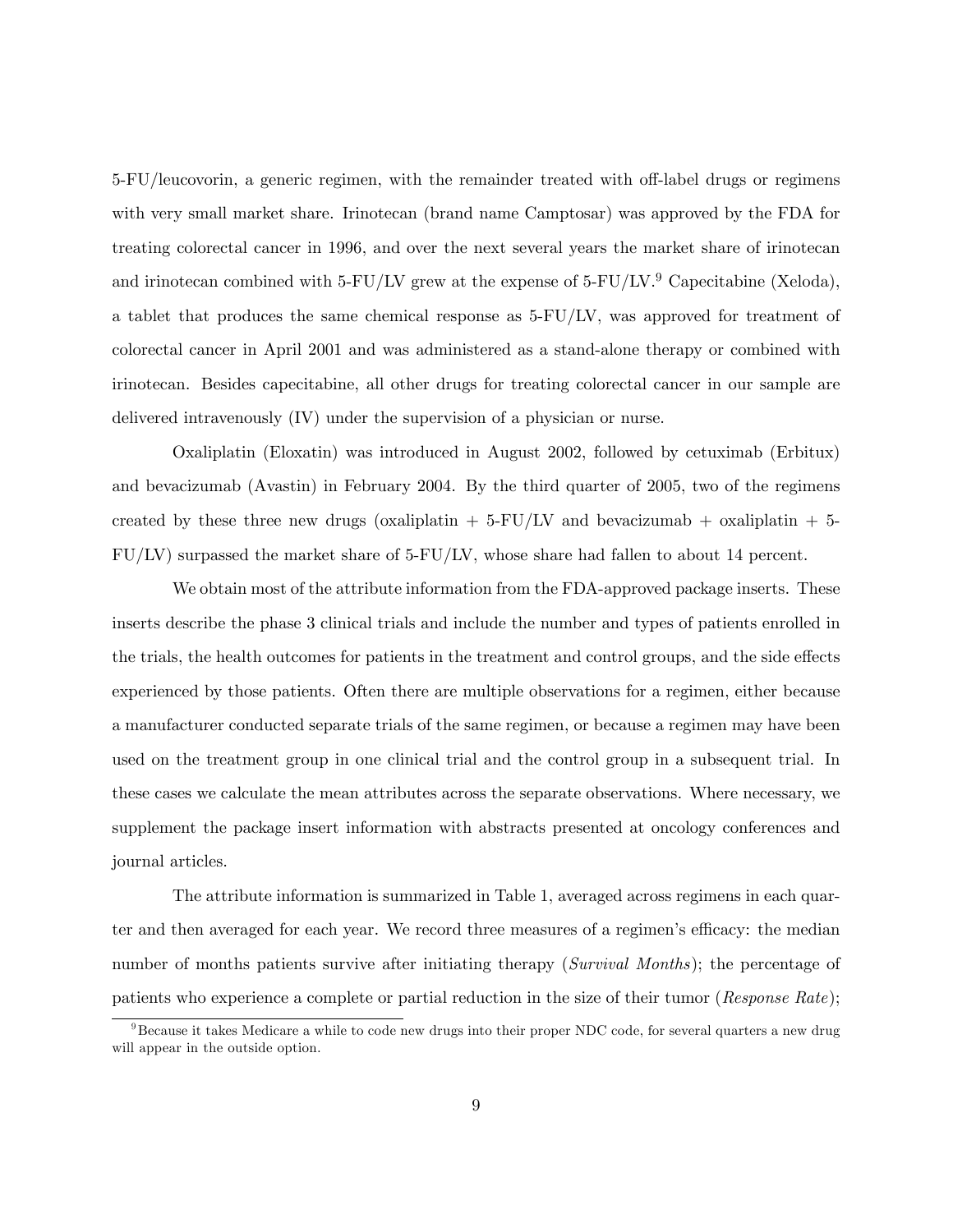and the mean number of months (across patients in the trial) before the cancer advanced to a more serious state (Time to Progression.)

The side effect variables indicate the percentage of patients in phase 3 trials who experienced either a grade 3 or a grade 4 side effect for five separate conditions: abdominal pain, diarrhea, nausea, vomiting, and neutropenia. Although many more side effects are recorded for most regimens, these five were consistently recorded across the 12 regimens in the sample. Side effects are classified on a 1 to 4 scale, with grade 4 being the most severe. Higher values for the side effect attributes should be associated with worse health outcomes although regimens that are relatively toxic are likely to be both more effective and have more severe side effects.

The table demonstrates that there was a huge price increase in 1998. The average regimen price for a 24 week treatment cycle increases from about \$100 to over \$11,000. This jump is due to the introduction of Pfizer's irinotecan. Since then the average price continued to rise with significant jumps in 2002 when Sanofi's oxaliplatin was introduced and in 2004 when bevacizumab and cetuximab were launched. New regimens tend to be more efficacious than the existing regimens, with side effect profiles that are sometimes more and sometimes less severe than earlier regimens (Lucarelli and Nicholson, 2008).

#### 4 Model

#### 4.1 Supply

We assume that firms play a static Nash-Bertrand game with differentiated products. A distinctive feature of our model is that additional product differentiation is achieved when the FDA approves a combination of drugs in a new regimen. Therefore, the equilibrium conditions are different from a situation where products are consumed separately or where firms produce multiple products.

A static Nash-Bertrand game may not fully describe pharmaceutical firms' behavior because these firms do more than set a profit-maximizing price. The most important non-price action is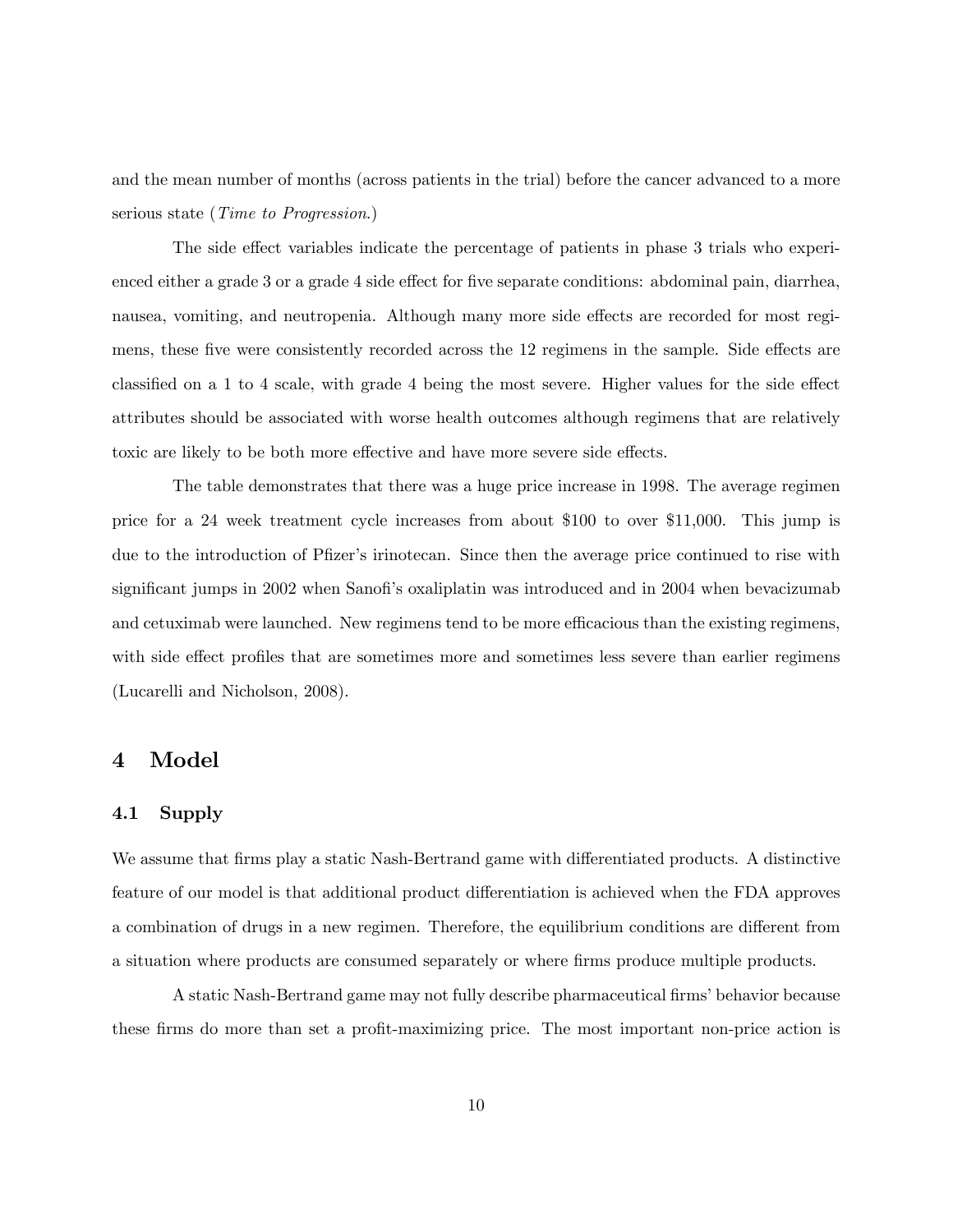where pharmaceutical representatives market products to physicians (i.e., detailing). We do not observe detailing activity and do not attempt to include it in the model. We also do not explicitly model decisions by some pharmaceutical firms to provide a rebate to certain physicians if their purchased volume exceeds a certain threshold for the quarter or year. We are not aware of any study that documents the size of oncology rebates or how physicians react to such rebates, presumably because firms do not disclose rebates. Although these two features are not considered in the supply side model, we introduce a shock in the demand model to capture physicians' reaction to them.

Let  $p_f$  be the price firm f charges for its drug/product. Consistent with our data, we assume that each firm produces only one drug, and therefore,  $p_f$  is the only endogenous variable in the firm's optimization problem. We denote  $mc_f$  as the marginal cost for firm f, and  $q_f(p)$  the quantity produced by firm  $f$ . Profits for firm  $f$  are

$$
\pi_f = (p_f - mc_f)q_f(p),
$$

where  $q_f(p)$  is obtained from the aggregation of quantities across the regimens in which the firm participates. Formally, if firm f participates in  $R_f$  regimens, and  $r = 1, \ldots, R_f$ , then  $q_f(p)$  can be written as

$$
q_f(p) = \left(\sum_{r=1}^{R_f} s_r(p) q_{rf}\right) M,
$$

where  $s_r(p)$  is the share of patients treated with regimen r,  $q_{rf}$  is the dosage of the drug produced by firm f used in regimen r, and M is the market size.  $p_k^R$ , the price of regimen k, is determined by  $p_f$  and  $q_{rf}$ . For example, if regimen 1 is firm 1's stand-alone regimen,  $p_1^R = q_{11}p_1$ ; if regimen 3 is a cocktail regimen, comprised of drugs from firm 1 and firm 2,  $p_3^R = q_{31}p_1 + q_{32}p_2$ .

The equilibrium conditions can then be written as

$$
\frac{\partial \pi_f}{\partial p_f} = \sum_{r=1}^{R_f} s_r(p) q_{rf} + (p_f - mc_f) \sum_{k=1}^{R_f} \sum_{r=1}^{R_f} \frac{\partial s_r(p)}{\partial p_k^R} \frac{\partial p_k^R}{\partial p_f} q_{rf} = 0 \tag{1}
$$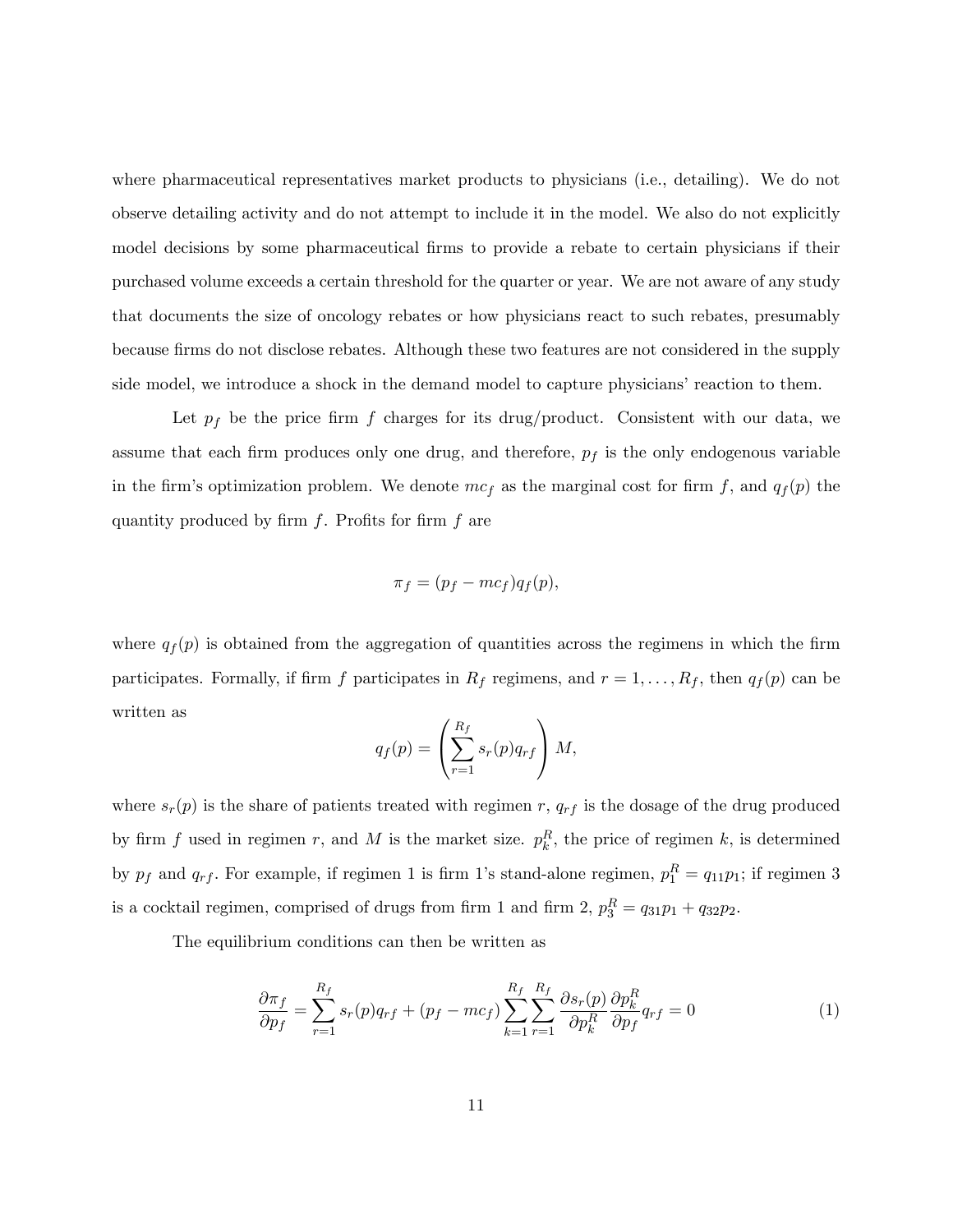Equation  $(1)$  shows that a firm will take into account the effect of its drug price on the overall price of each regimen  $(\partial p_k^R/\partial p_f)$ , and how changes in regimen prices impact the market shares of all regimens in which a drug participates  $(\partial s_r(p)/\partial p_k^R)$ . The former effect is determined by the quantity of a drug used in a recommended regimen "recipe;" the latter effect is determined by the regimenís price elasticity of demand and is estimated using regimen-level data. We can recover the marginal costs for each drug by re-writing equation (1) for these costs.

Equation (1) highlights that an analytical analysis is not straightforward. Consider the simplest case where firm 1 and firm 2 each sell a stand-alone regimen and there is one cocktail regimen that combines the two firms' drugs. If all three regimens are substitutes for one another, the profit-maximizing first order condition for firm 1 becomes

$$
\frac{\partial \pi_1}{\partial p_1} = (s_1(p)q_{11} + s_3(p)q_{31}) + (p_1 - mc_1) \left( \frac{\partial s_1}{\partial p_1^R} \frac{\partial p_1^R}{\partial p_1} q_{11} + \frac{\partial s_1}{\partial p_3^R} \frac{\partial p_3^R}{\partial p_1} q_{11} + \frac{\partial s_3}{\partial p_3^R} \frac{\partial p_3^R}{\partial p_1} q_{31} + \frac{\partial s_3}{\partial p_1^R} \frac{\partial p_1^R}{\partial p_1} q_{31} \right) = 0
$$
\n(2)

Note that while  $\partial p_k^R/\partial p_f$  is fixed by the recommended recipe,  $\partial s_r/\partial p_k^R$  is a function of price unless one assumes a constant elasticity demand. We rely, therefore, on numerical and empirical analyses to study the economic implications of cocktail regimens.

#### 4.2 Demand

We obtain our demand system by aggregating over a discrete choice model of physician behavior. Following the Lancasterian tradition, products are assumed to be bundles of attributes, and preferences are represented as the utility derived from those attributes. As mentioned in section 2, we assume physicians are imperfect agents for their patients. A physician's objective is to extend a patient's life expectancy by administering patients to the most effective regimen. Because a physician also cares about a patient's financial status, price enters her utility function. However, physicians' decisions are also affected by elements other than regimen attributes, such as the profit earned by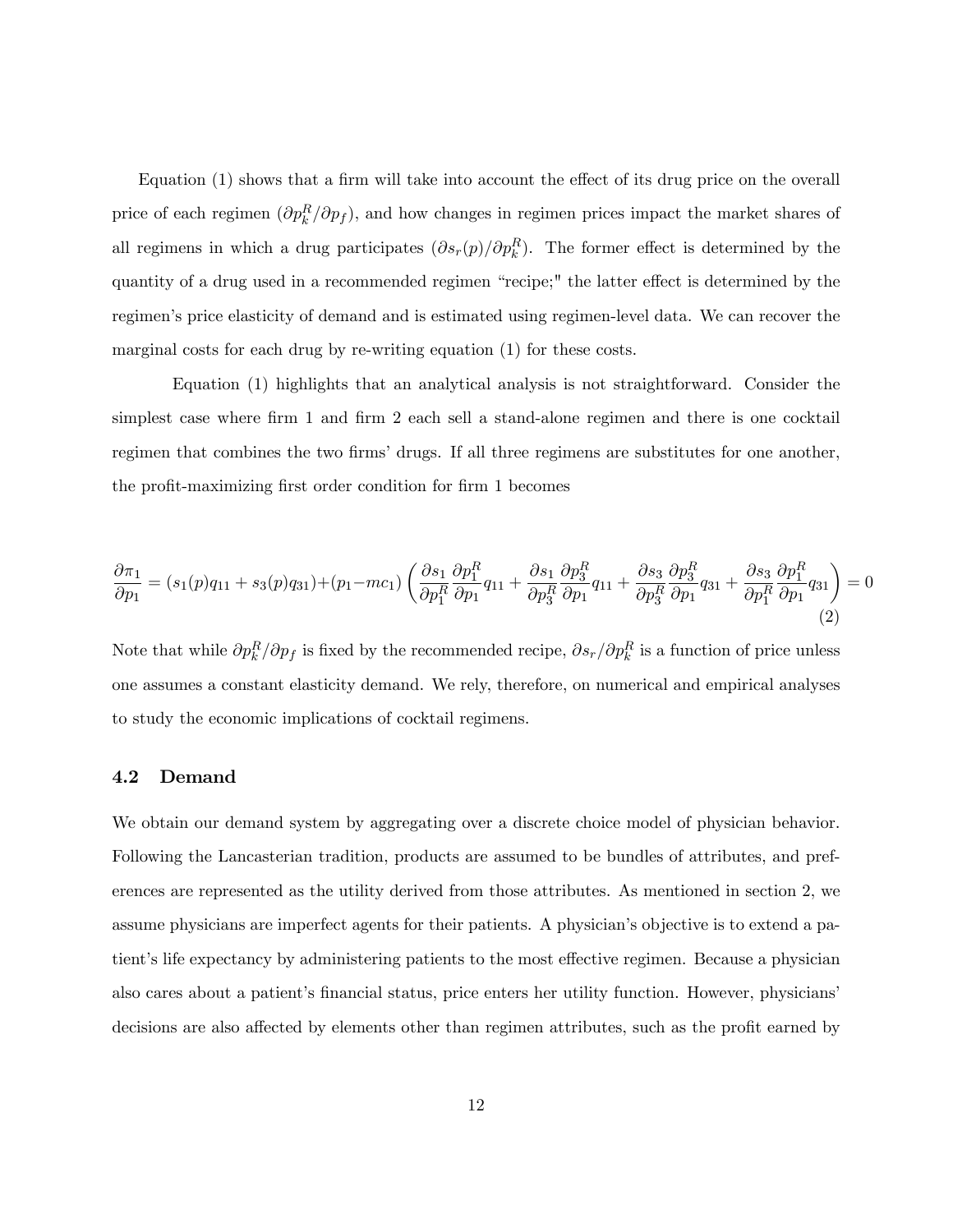acquiring and administering a regimen. The rebate from pharmaceutical firms is a good example. To capture this aspect we include an idiosyncratic error term additively in the utility function.

The indirect utility of physician i over regimens  $j \in \{0, \ldots, J_t\}$  at time (market) t is characterized as

$$
u_{ijt} = -\alpha p_{jt} + \beta x_j + \xi_t + \Delta \xi_{jt} + \varepsilon_{ijt}
$$
\n<sup>(3)</sup>

where  $p_{jt}$  is the price of regimen j at time t,  $x_j$  are observable regimen attributes,  $\xi_t$  is the mean of unobserved attributes for each period, and  $\Delta \xi_{it}$  is a time-specific deviation from this mean.  $\varepsilon_{ijt}$  is an idiosyncratic shock to preferences and is assumed to have a Type I Extreme Value distribution as in McFadden (1981) and Berry (1994).

In this model all the individual-specific heterogeneity is contained in the idiosyncratic shock to preferences and, therefore, it suffers from the well-known independence of irrelevant alternatives criticism.<sup>10</sup> Berry and Pakes (2007) propose an alternative demand model that removes the idiosyncratic shock from the indirect utility function and assigns a random coefficient to at least one product attribute. In our pharmaceutical context, this pure characteristics model implies that physicians are perfect agents for their patients and are not a§ected by detailing or rebates. The pure characteristics model has a "local" substitution pattern, while the model with the idiosyncratic shock has a global pattern.<sup>11</sup> However, based on numerical simulations similar to those in Section 5, we conclude that the vertical model (the one-random-coefficient-pure characteristics demand model) does not correctly characterize the market with cocktail regimens. We find that firms charge lower price and earn lower profit with a cocktail regimen.

We estimate  $\xi_t$  using quarterly indicator variables.  $\Delta \xi_{jt}$  which represents demand shocks or regimen attributes that physicians observe but we do not, is likely to be correlated with price.

 $10$ Although we could alleviate this problem by allowing for random coefficients on price and product attributes following Berry, Levinsohn, and Pakes (BLP) (1995), we are unlikely to identify the random coefficients with our existing data set. Usually one needs consumer distribution from multiple markets, as in Nevo (2000), or micro choice data as in Petrin (2002). We, on the other hand, observe the same market over time and lack micro choice data on physicians' decisions.

 $11$ See Berry and Pakes (2007) and Song (2007) for more discussions on the differences between these two models.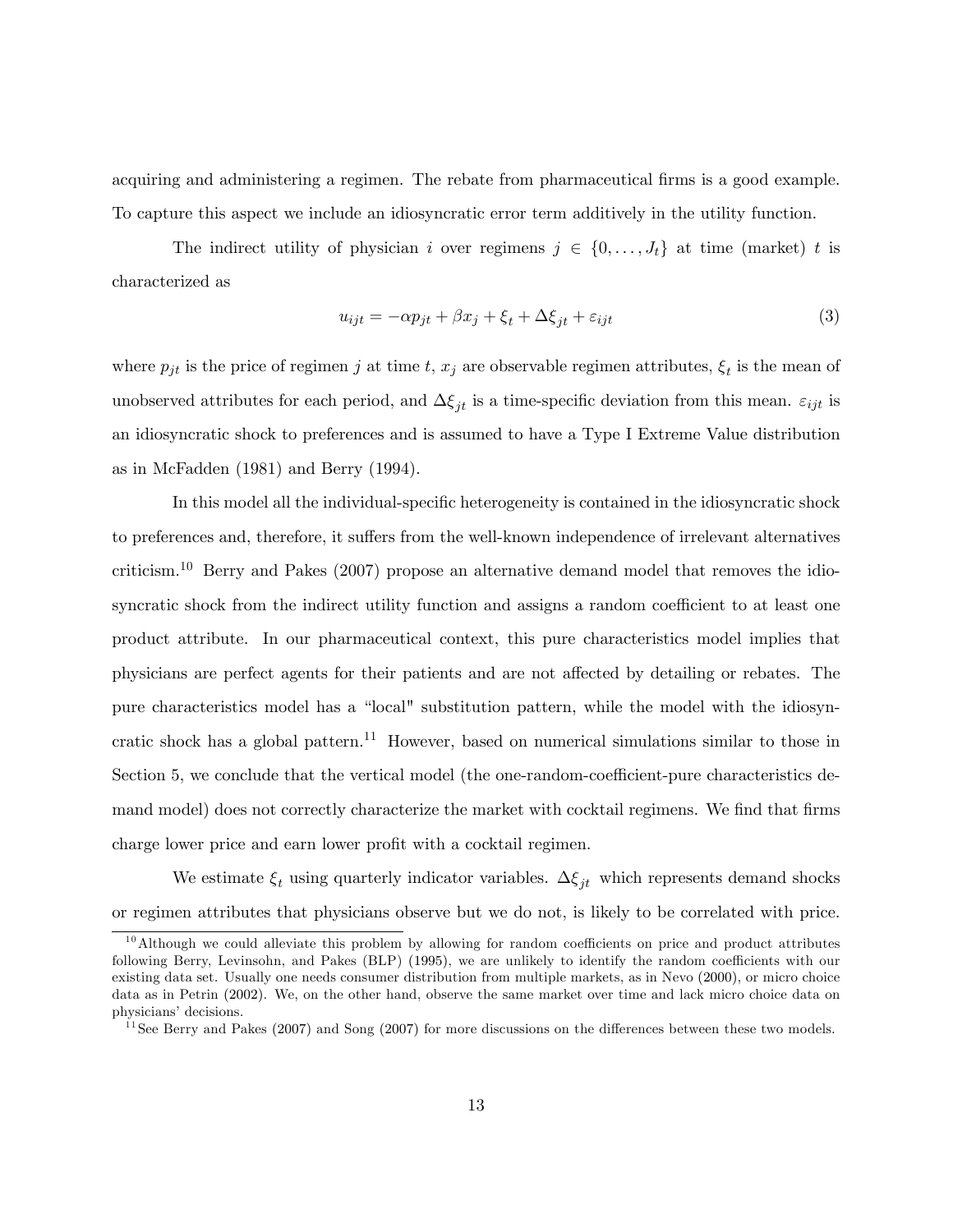That is, price is endogenous as in most demand models. All terms other than  $\varepsilon_{ijt}$  represent patient utility (e.g., patient co-payments, observed and unobserved attributes of the treatment) and  $\varepsilon_{ijt}$ captures any unobserved elements that affect a physician's choice independent of patients' utility. The outside option  $(j = 0)$  includes of-label colon cancer treatments, regimens with small market shares, or regimens without a complete set of attributes. The utility of the outside options is set to zero.

Market shares for each regimen  $j$  are defined as

$$
s_{jt} = \frac{\exp(-\alpha p_{jt} + \beta x_j + \xi_t + \Delta \xi_{jt})}{1 + \sum_{k=1}^{J_t} \exp(-\alpha p_{kt} + \beta x_k + \xi_t + \Delta \xi_{kt})}
$$

This leads to the following demand equation

$$
\ln s_{jt} - \ln s_{0t} = -\alpha p_{jt} + \beta x_j + \xi_t + \Delta \xi_{jt}.
$$
\n<sup>(4)</sup>

Berry (1994) provides details of this derivation.

#### 5 Numerical Analysis

Before we apply the models to data, we examine the cross-Örm bundlings numerically in the simplest setting. In the benchmark case, firm 1 and firm 2 sell one stand-alone regimen each without crossfirm bundling (i.e., no cocktail regimen). The firms compete a la Bertrand and consumer demand is based on the utility function in equation  $(3)$ . Assuming a price coefficient of -1 and a certain product quality, which we denote  $\delta_j$  for  $j = 1$  and 2, the firms set price to maximize static profits.<sup>12</sup> In the empirical analysis we use actual market share data and observed regimen attributes to estimate product quality and Öx its value, but in the numerical analysis we change quality to study how quality differentiation affects prices, profit, and consumer surplus.

<sup>&</sup>lt;sup>12</sup>Product quality is a linear function of observed and unobserved product attributes in equation (4), i.e.  $\delta_j =$  $\beta x_j + \xi_t + \Delta \xi_{jt}.$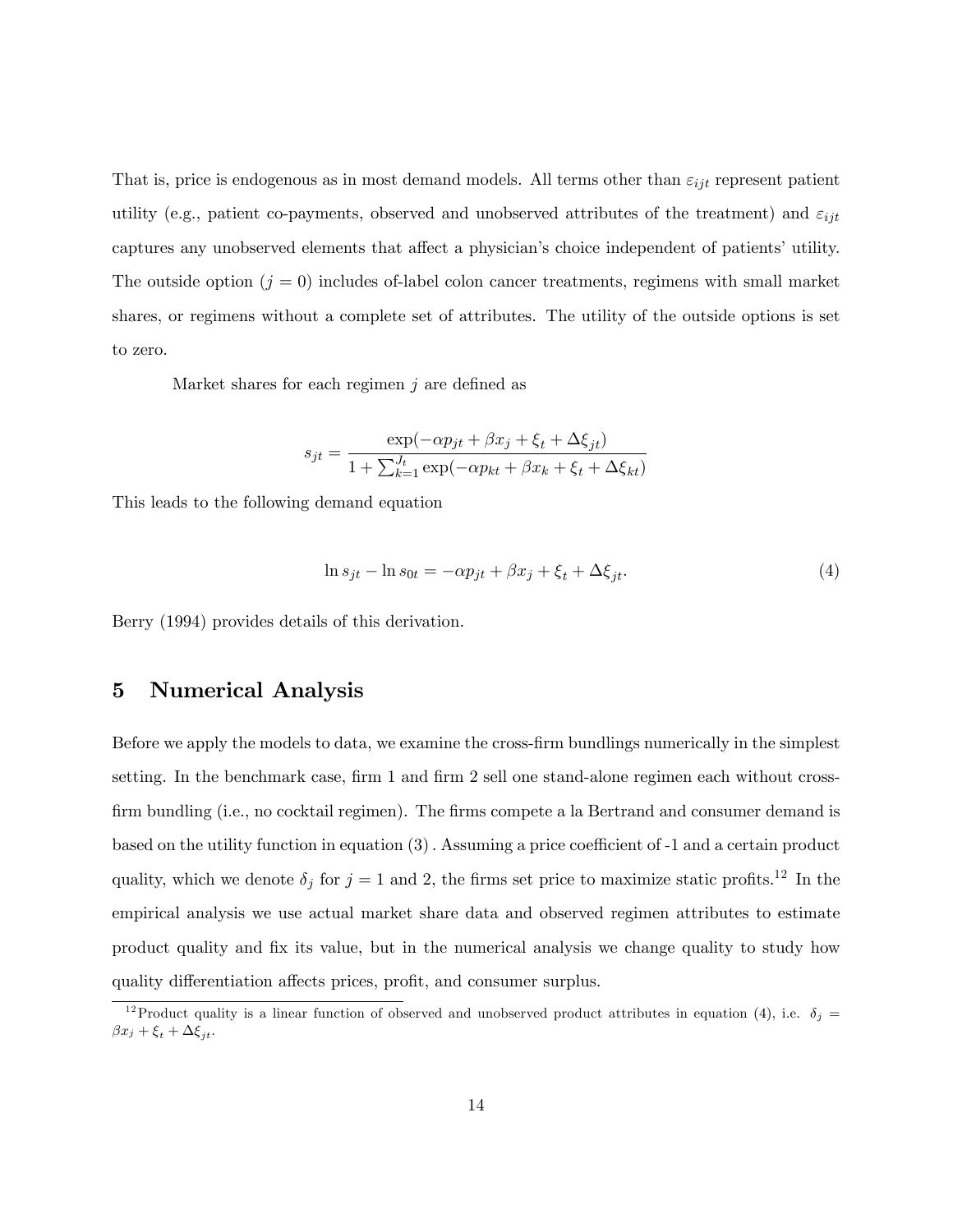We introduce a cocktail regimen by allowing the two firms to combine their drugs, given  $\delta_1$  and  $\delta_2$ . We assume that this third regimen's product quality, say  $\delta_3$ , is the maximum of  $\delta_1$  and  $\delta_2$ <sup>13</sup> The cocktail regimen can be produced using different combinations of the two drugs. Recall from Section 4 that  $q_{rf}$  is the dosage of a drug produced by firm f used in regimen r. For simplicity we set  $q_{11} = q_{22} = 1$  such that  $p_1^R = p_1$  and  $p_2^R = p_2$ . For the cocktail regimen we let  $r_{31}$  and  $r_{32}$  be proportions of drugs 1 and 2 used in regimen 3 such that  $r_{31} + r_{32} = 1$ ,  $0 < r_{13} < 1$ , and  $0 < r_{23} < 1$ . The price of regimen 3 will be determined by

$$
p_3^R = r_{31}p_1 + r_{32}p_2.
$$

We also allow  $r_{31}$  to vary in order to study its impact. The profit-maximizing first order condition is identical to equation (2) with  $q_{11} = q_{22} = 1$  and  $q_{31} = r_{31}$ . The marginal cost is assumed to be one-tenth of the stand-alone regimen's quality, *i.e.*,  $mc_j = \delta_j/10$  for  $j = 1, 2$ .

In our first numerical analysis we fix  $r_{31} = 0.5$  and  $\delta_1 = 1$ , and allow  $\delta_2$  to change from 1 to 3 so that the quality difference between regimens changes from 0 to 2. For each value of  $\delta_2$  a new equilibrium is computed. This simple exercise allows us to understand how firms' incentives change as the difference in regimen quality increases. Figure 2 compares firms' profit between cases with the cocktail regimen versus the benchmark case (no cocktails). The x-axis is the quality difference between firm 2's stand-alone regimen and firm 1's stand-alone regimen, *i.e.*,  $\delta_2 - \delta_1$ , and the y-axis measures profit. Figure 2 demonstrates that the presence of the cocktail regimen increases profit for both firms relative to not having a cocktail. Higher profit occurs as firms decide to charge higher prices with the presence of a cocktail regimen. This is similar to a case where a firm that produces multiple substitute products earns higher profit by being able to charge higher prices. An interesting difference is that the cocktail regimen serves a multiproduct function for both firms at the same time.

Figure 2 also shows that the low-quality firm's profit increases faster as the quality difference

<sup>&</sup>lt;sup>13</sup>The FDA is not likely to approve a cocktail that is inferior to both already-approved stand-alone regimens.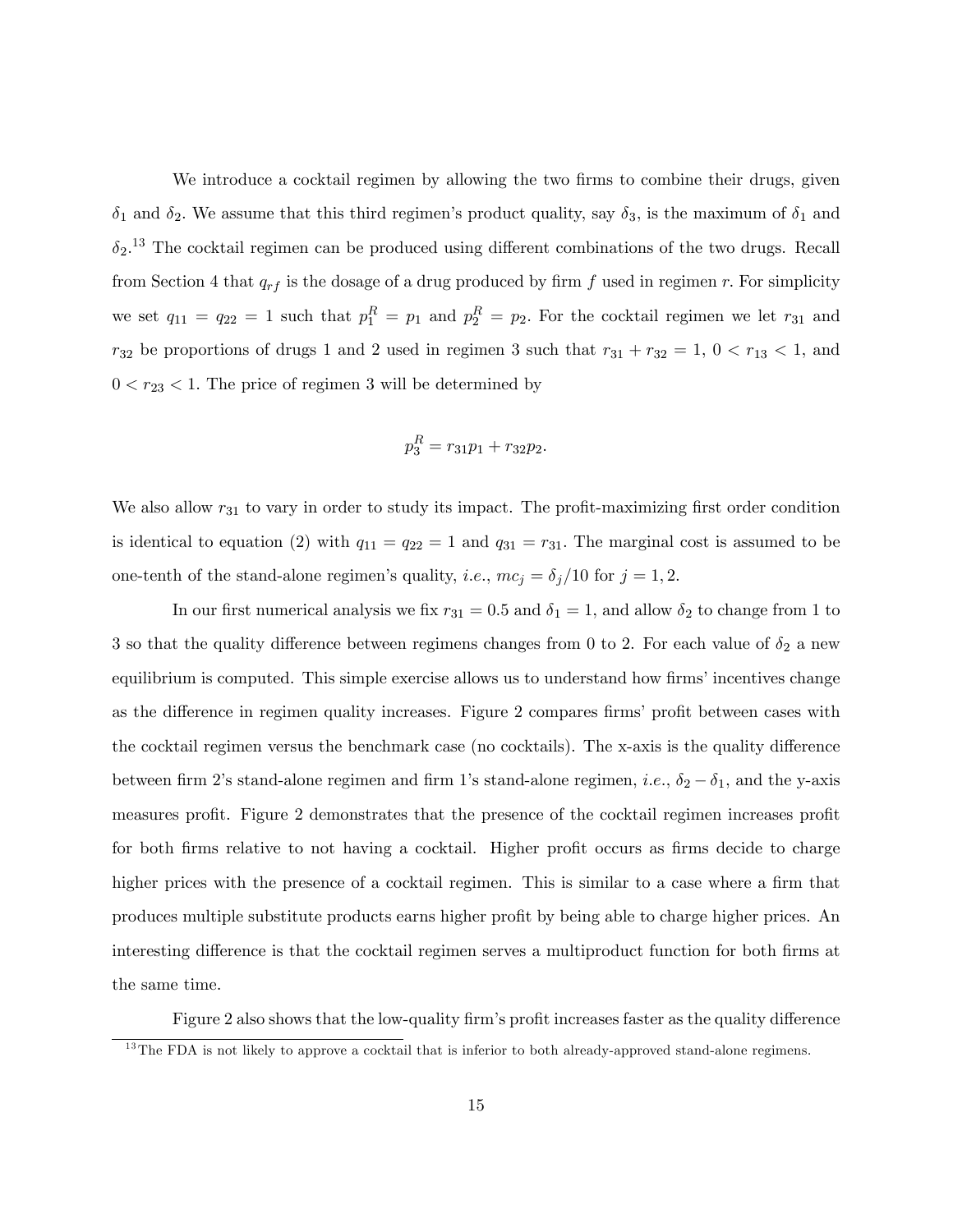becomes larger. This occurs because the low-quality firm "free-rides" on the relatively high quality provided by the cocktail regimen. In the benchmark case the low-quality Örm decreases its price while the high-quality firm increases it as the quality difference grows. With the cocktails present, however, the low-quality firm increases its price as the quality difference becomes larger, and it does so such that the market share for its stand-alone regime becomes negligible. But it still earns considerable profits from the cocktail regimen. The high-quality firm also increases its price, but not as dramatically as the low quality firm, so that it sells both its stand-alone regimen and the cocktail regimen together.

Consumers experience offsetting effects. They benefit from having one more product available in the market but are hurt by the resulting higher prices. In our case the latter (negative) effect is larger than the former (positive), so consumers are worse off with the cocktail regimen, and further worse off as the quality difference increases. Compared to the benchmark case, consumer surplus is about 0.4 percent lower when  $\delta_2 - \delta_1 = 0$  and about 8.0 percent lower when  $\delta_2 - \delta_1 = 2$ .

We next ask whether the two firms can earn larger profits with a cocktail regimen or by merging without participating in a cocktail regimen. Figure 3, which compares firms' profits between the cocktail regimen case and the merger case demonstrates that both firms earn larger profits with a cocktail regimen versus a merger. Firm 1's profit is about 20 percent higher when  $\delta_2 - \delta_1 = 0$ , and the profit difference grows as the quality gap increases. Firm 2's profit is also about 20 percent higher when  $\delta_2 - \delta_1 = 0$  but the profit difference falls as the quality gap increases. This result is driven by firms charging higher prices with the cocktail regimen than in the merger case. Firm 2 charges a higher price as soon as  $\delta_2 - \delta_1$  becomes larger than 0.05 and firm 1 charges a higher price when  $\delta_2 - \delta_1$  becomes larger than 0.5. Despite higher prices, consumer surplus is 29 to 36 percent higher with the cocktail regimen due to the benefit of having another product available.

Interestingly, when we let the two firms merge while allowing them to keep the cocktail regimen, the merger provides small incremental benefits. The combined profit is less than one percent higher. This implies that Örms almost fully internalize externalities with the cocktail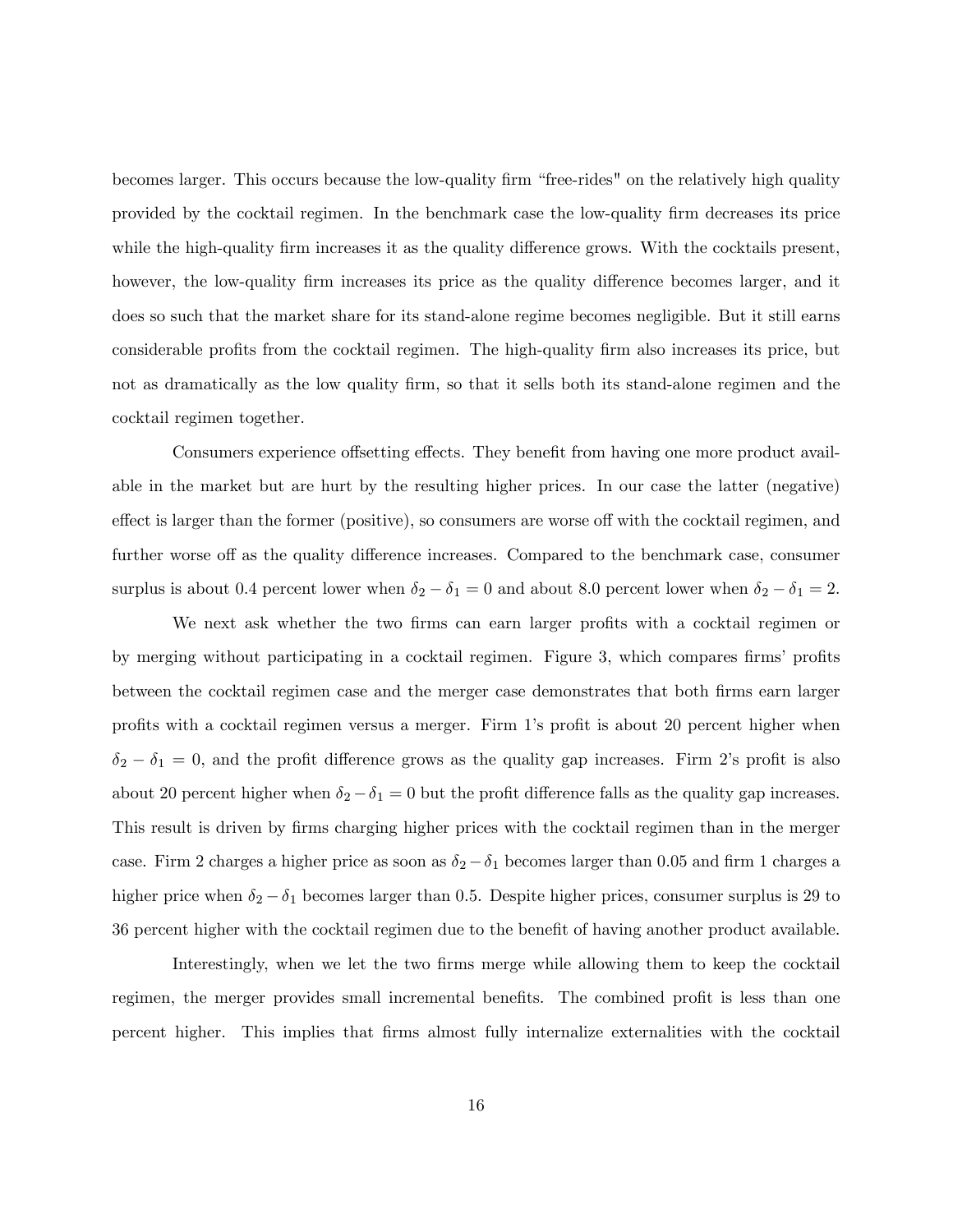regimen. Thus, firms may not have a strong incentive to merge once they participate in a cocktail regimen, particularly if there are transactions costs associated with merging. Consumers are clearly worse off with the merger.

In the next numerical analysis we allow one of the two firms to set two separate prices: one for the stand-alone regimen and another for their drug in the cocktail regimen. This situation is equivalent to a case where a firm has two separate drugs, one used in a stand-alone regimen and the other used in a cocktail regimen. We first let firm 1, the low-quality firm, to set two separate prices while varying  $\delta_2$  from 1 to 3. Figure 4 compares the two prices that firm 1 sets with its single price in the Örst numerical analysis. This Ögure demonstrates that the Örm sets a much lower price for the stand-alone regimen (Price1\_Single) than for the cocktail regimen (Price1\_Cocktail). Over the entire range of the quality difference the former price is about a 50 percent lower than the latter.

Compared to the single price (Price1 Single) the firm sets about a 14 percent lower price for the stand-alone regimen price and a 66 percent higher price for the cocktail regimen when  $\delta_2 - \delta_1 = 0$ . As the quality difference increases the single price increases much faster than the other two prices. Recall that with the single pricing firm 1 sacrifices its stand-alone regimen's market share as the quality gap increases and earns profit mostly from the cocktail regimen. Now with more flexible pricing, firm 1's stand-alone regimen's market share is larger than that of the cocktail regimen, although it still free-rides the cocktail regimenís high quality by curbing the price increase for the cocktail regimen. (It is only 27 percent higher when  $\delta_2 - \delta_1 = 2$  as compared to 66 percent higher when  $\delta_2 - \delta_1 = 0.)$ 

Not surprisingly, firm 1 is better off with the more flexible pricing, while firm 2 is worse off. Firm 2 now charges about 89-90 percent of what it used to charge. Firm 1's profit is about 6 percent higher than in the single pricing case and it does not change much as the quality gap changes. Firm 2's profit is about 12 percent lower when  $\delta_2 - \delta_1 = 0$  and 9 percent lower when  $\delta_2 - \delta_1 = 2$ . However, its profit is still higher than in the absence of the cocktail regimen (the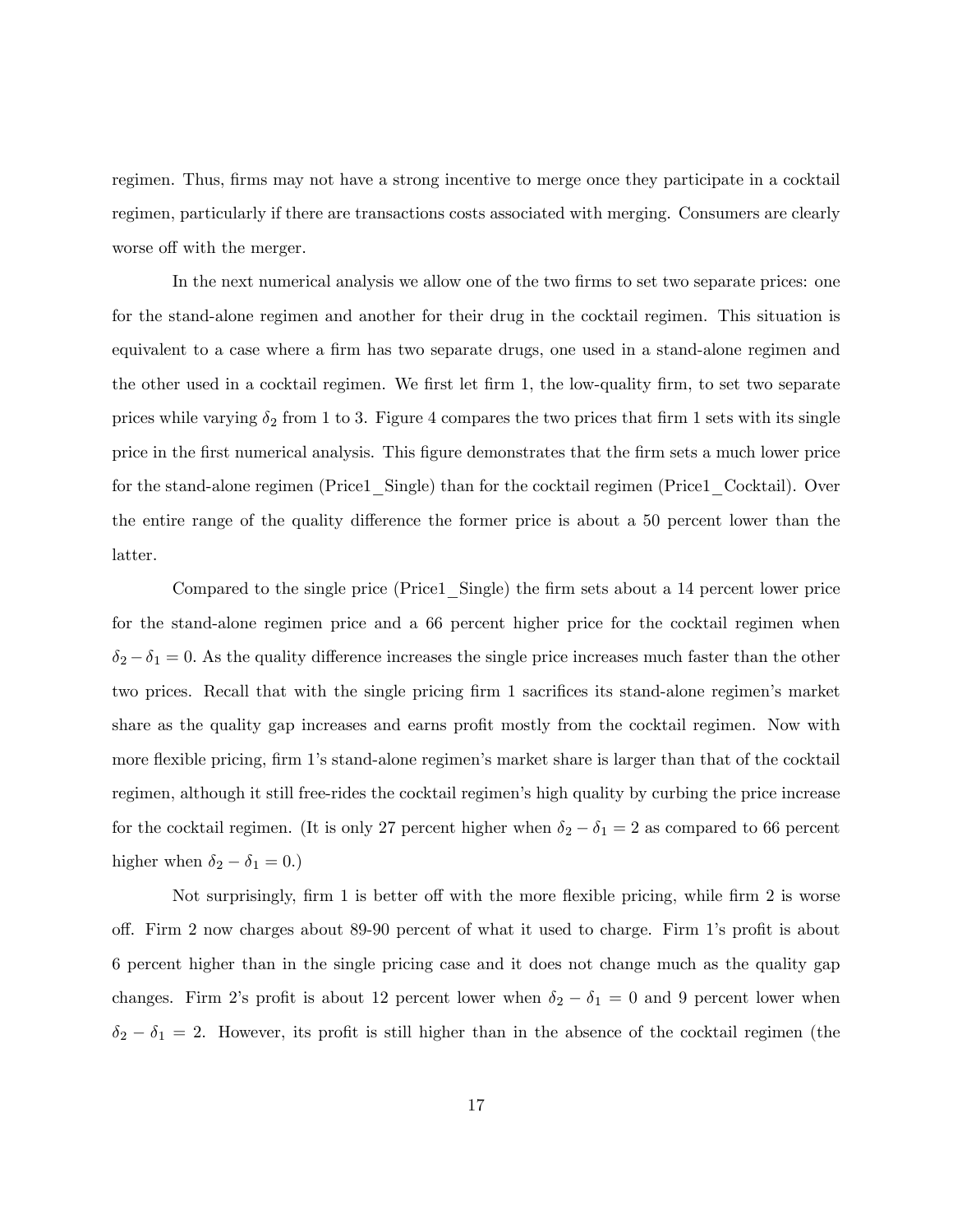benchmark case.)

We next let firm 2, the high quality firm, set two separate prices. Firm 2 also sets a much lower price for the stand-alone regime than for the cocktail regimen. However, both prices increase as the quality difference increases. This price increase seems to prevent firm 1 from free-riding on the cocktail regimen's high quality. Similarly as in the previous case, firm 2 is better off with the more flexible pricing while firm 1 is worse off.

We also fix  $\delta_1 = 1$  and  $\delta_2 = 1$ , and let  $r_{31}$  change from 0.5 to 0.9. This exercise helps us understand how the incentives to participate in making the cocktail regimen change when for chemical and/or biological reasons, one firm's drug constitutes a higher percentage of the cocktail recipe. We find, not surprisingly, that the profit for firm 1 increases as its mixture ratio increases, and the reverse is true for firm 2 as its mixture ratio decreases. Compared to the benchmark case, firm 1's profit is always higher and firm 2's profit is higher up to  $r_{31} = 0.8$  and then becomes lower as  $r_{31}$  becomes higher. We repeat this exercise by varying  $r_{32}$  from 0.5 to 0.9 while fixing  $\delta_1$  and  $\delta_2$  and obtain qualitatively same results.

### 6 Empirical Analysis

We estimate equation (4) using regimen-level market share, price, and attribute data. Our identifying assumption is that regimen attributes other than price are not correlated with the contemporaneous demand shock. The price endogeneity problem requires using instruments to consistently estimate the demand equation. We consider two sets of instruments. The first set consists of counts and sums of attributes of other regimens in the market as in Berry, Levinsohn, and Pakes (1995) and Bresnahan, Stern, and Trajtenberg (1997). A crowded product space will shift price markups, all else equal. The price changes should not be correlated with the regimenís unobserved quality or demand shocks as long as product attributes are exogenous, as the literature usually assumes. Still one concern about these instruments is that they do not vary much over time due to infrequent product entry and exit. That is, the instruments may be weakly correlated with price.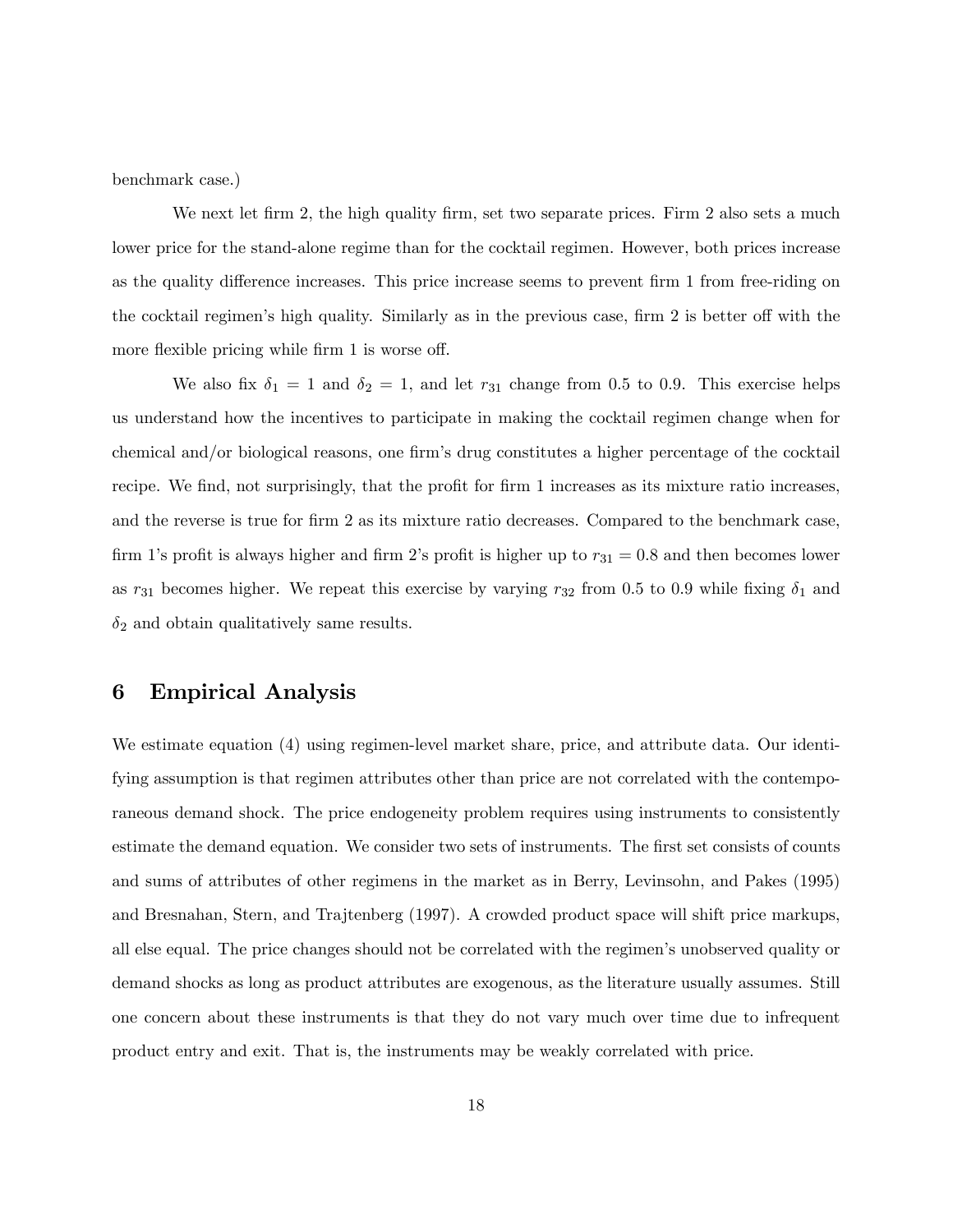The second set of instruments are constructed with the lagged prices of other regimens. In particular, instrument for the price of regimen j in period t with the average price in period  $t-1$  of all regimens other than regimen j and the average price in period  $t-1$  of regimens produced by firms whose drugs are not used in regimen  $j$ . We assume that these instruments are uncorrelated with the current period demand shock, but are correlated with the current period price. The latter part is obvious as all regimen prices are correlated in the same period through oligopolistic interactions and the price of a given product is usually autocorrelated. The former assumption requires that a demand shock for regimen j in period t is uncorrelated with a demand shock for regimen  $k$  in period  $t - 1$ , and is likely to hold true. However, this condition could be violated in the presence of a time persistent market level demand shock.

We use the generalized method of moments with  $(\mathbf{Z}'\mathbf{Z})^{-1}$  as the weighting matrix, where Z includes the instrumental variables, all the observed regimen attributes other than price and the time indicators.<sup>14</sup> The estimates are presented in table 2. The first column shows the results of the OLS logit model. The second column, labeled IV Logit I, corresponds to the estimation with the product attribute instruments, and the third column, labeled IV Logit II, corresponds to the lagged price instruments. In all specifications we use the log of price.

The price coefficients across the columns show that there is a positive correlation between price and the demand shock, and the instrumental variables mitigate this problem. However, the attribute instruments do not seem to correct the price endogeneity as much as the lagged price instruments. We suspect this is mainly because the regimen attributes do not change over time. The price coefficient changes from  $-0.733$  without instruments to  $-0.841$  with the attribute instruments. The lagged price instruments, on the other hand, change the price coefficient from -0.733 to -2.176.<sup>15</sup>

The efficacy attribute coefficients such as the response rate and survival months show the

 $14\,\text{Our sample size}$  is not large enough to use the optimal weighting matrix.

 $15$ The F-statistic from the first stage F-test for the lagged price instruments is 12.0, which confirms that our instruments are not weak.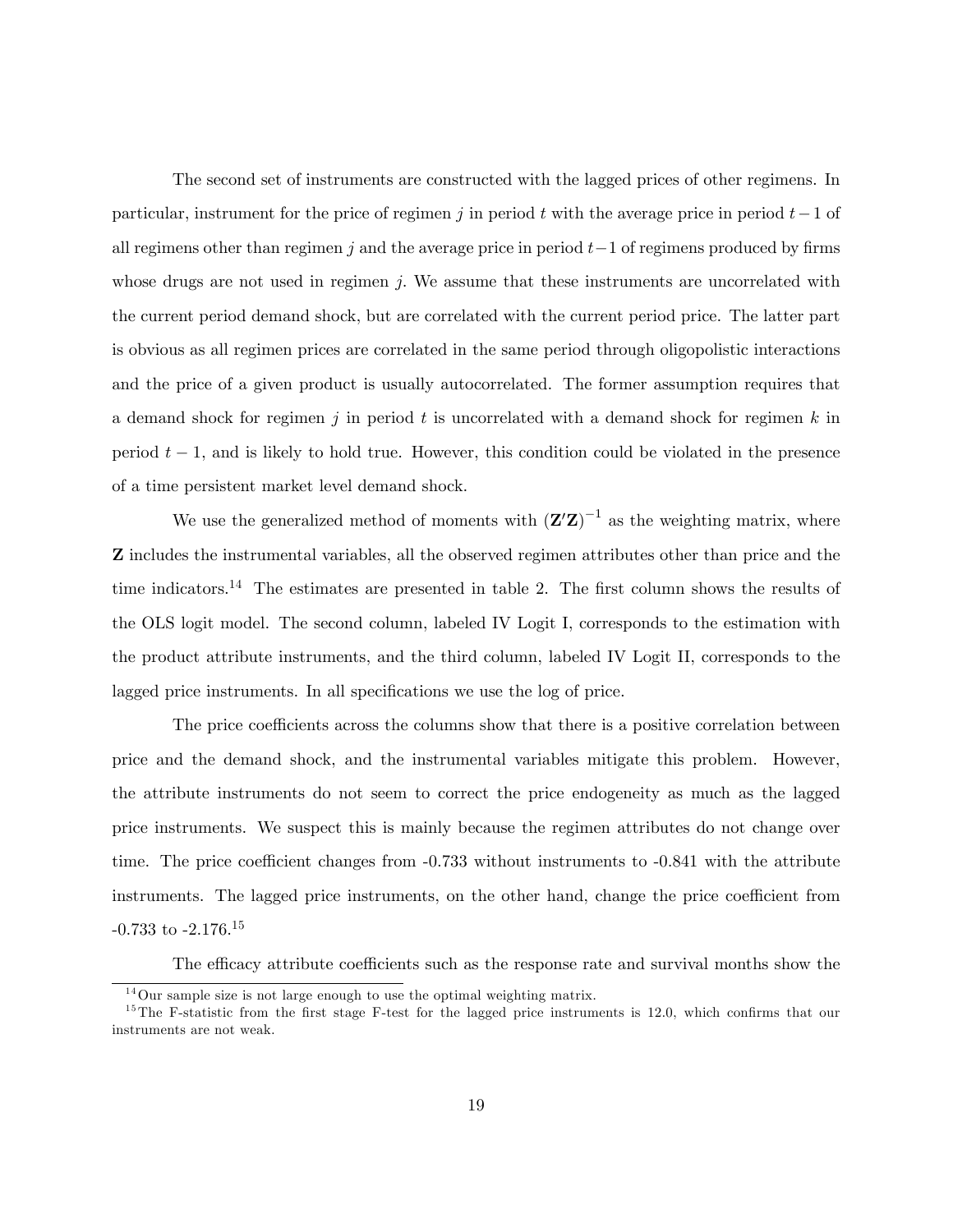expected positive signs and are statistically significant in OLS logit and IV logit I. The response rate coefficient becomes much larger in IV logit II, but the sign of the survival month variable becomes negative, although it is not statistically significant. Time to progression has an unexpected and statistically significant negative sign in all three specifications.

Among the side effect variables, only two of them are statistically significant and only one of these two is negative as expected. This may be due to the fact that cancer patients often take drugs that ameliorate the impact of certain side effects, such as pain, nausea, and diarrhea. If a physician prescribes anti-pain and antiemetic drugs in conjunction with the anti-cancer drugs, she may downgrade the importance of these side effects when choosing a regimen. Another possible explanation is that the toxic drugs are more likely to cause side effects but have other favorable unmeasured attributes.

Given the demand estimates, we can recover the marginal cost of each drug from equation (1) , and given the marginal cost and demand estimates we can compute hypothetical equilibrium prices under various counterfactual scenarios. We focus on the last six quarters of the sample period, i.e., from the second quarter of 2004 to the third quarter of 2005. That is a period in which all 12 major regimens are present in the market. All results are averaged over these six quarters.

#### 6.1 Counterfactual I

In the first counterfactual exercise we remove one cocktail regimen from the market at a time, find the new Nash equilibrium prices for all branded drugs, estimate profits for all major firms, and compute consumer surplus. This exercise is similar to the welfare counterfactual in Petrin (2002): Because there are six cocktail regimens, we evaluate six hypothetical cases. The results are reported in Table 3. The baseline in the first row, which is what is actually observed in the market, is normalized to 100. Therefore, the table reports estimated percentage changes in prices, profits, and consumer surplus when one particular cocktail regimen is removed compared to the observed situation. The numbers in bold typeface are percentage changes for firms that participate in the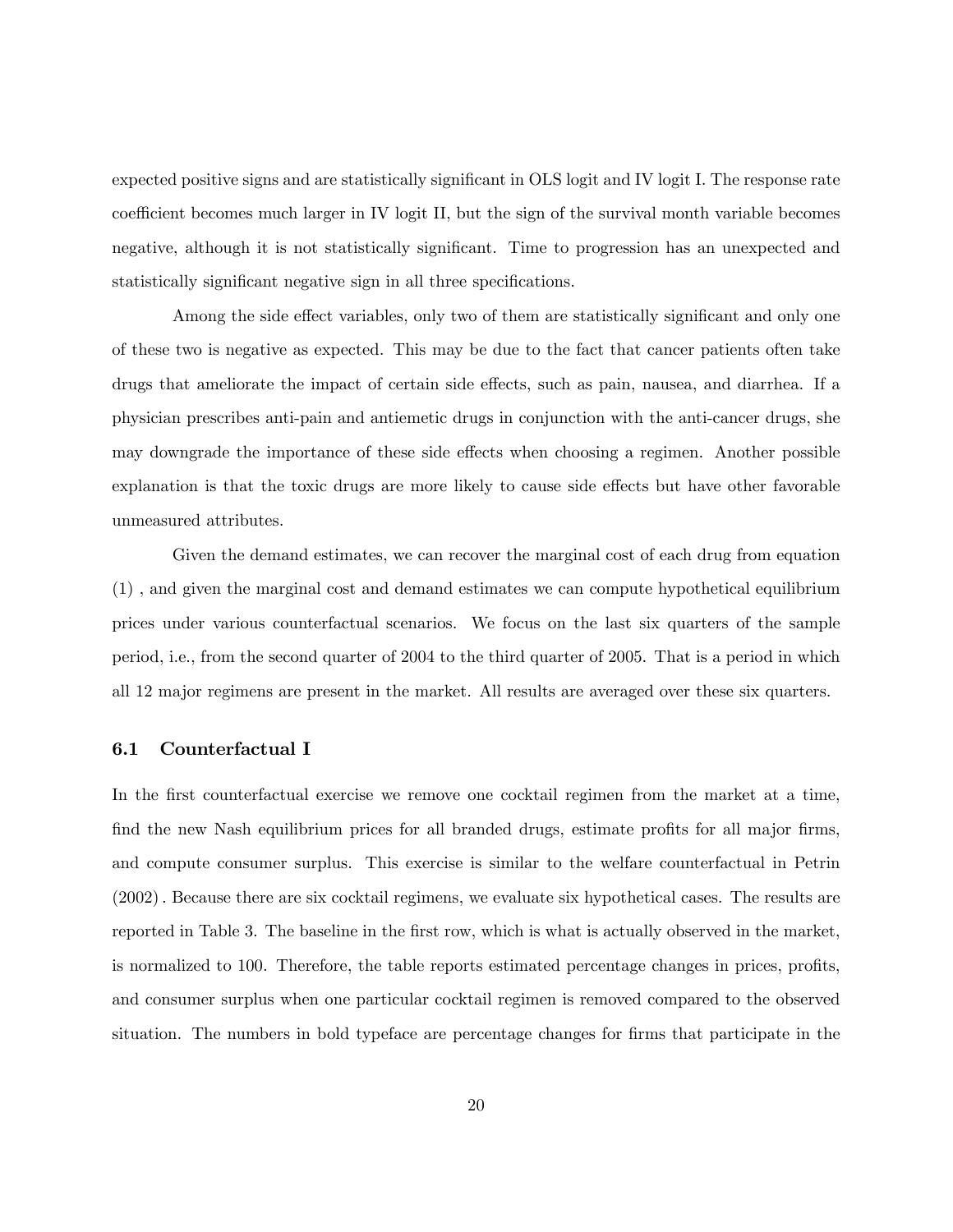removed regimen (which we refer to as "participating firms" hereafter.) The rows are ordered from the oldest to the most recent cocktail that entered the market, and the columns are ordered from the earliest Örm at the left to the most recent at the right.

The first panel of the table reports the estimated price of each firm's drug, relative to the baseline situation  $(100.0)$ , when the particular regimen in a row is absent. For example, the final row corresponds to a scenario where the cocktail regimen by Sanofi and Genentech, which had the highest market share of all regimens in 2005, is removed. Without this regimen, Sanofi and Genentech are predicted to decrease their drug prices by 44.0 percent and 10.4 percent, respectively. There are several notable features of the first panel. In five out of six cases, prices of the participating firms' drugs fall as a regimen is removed. In all six cases, the price of the incumbent firm's drug in the cocktail is predicted to fall by more than the price of the entering firm, which indicates that incumbents may be setting prices to try to protect the market share of their stand-alone regimens. With a few notable exceptions, prices of drugs not used in the removed regimen generally go down as well.

The exceptions in the first panel, such as the predicted price increases in the second row, could be an outcome of having much more complicated structure of the cross-Örm bundling. In the numerical analysis when the cocktail regimen is removed, each firm has one stand-alone regimen. In the market, on the other hand, all drugs other than ImClone's are used in three cocktail regimens. When one cocktail regimen is removed, therefore, participating firms will still consider their other cocktail regimens when setting prices.

The second panel of Table 3 reports estimated profit changes due to the removal of a particular regimen. No participating firm is better off without a regimen. Profit losses are sometimes substantial, especially when the market share of a cocktail is large relative to the market share of a firm's stand-alone regimen. Imclon'e profit (second to last row), for example, is predicted to fall by over 80 percent if its regimen, which has a market share three times larger than the market share of its stand-alone regimen, is removed. Non-participating firms are generally worse off too,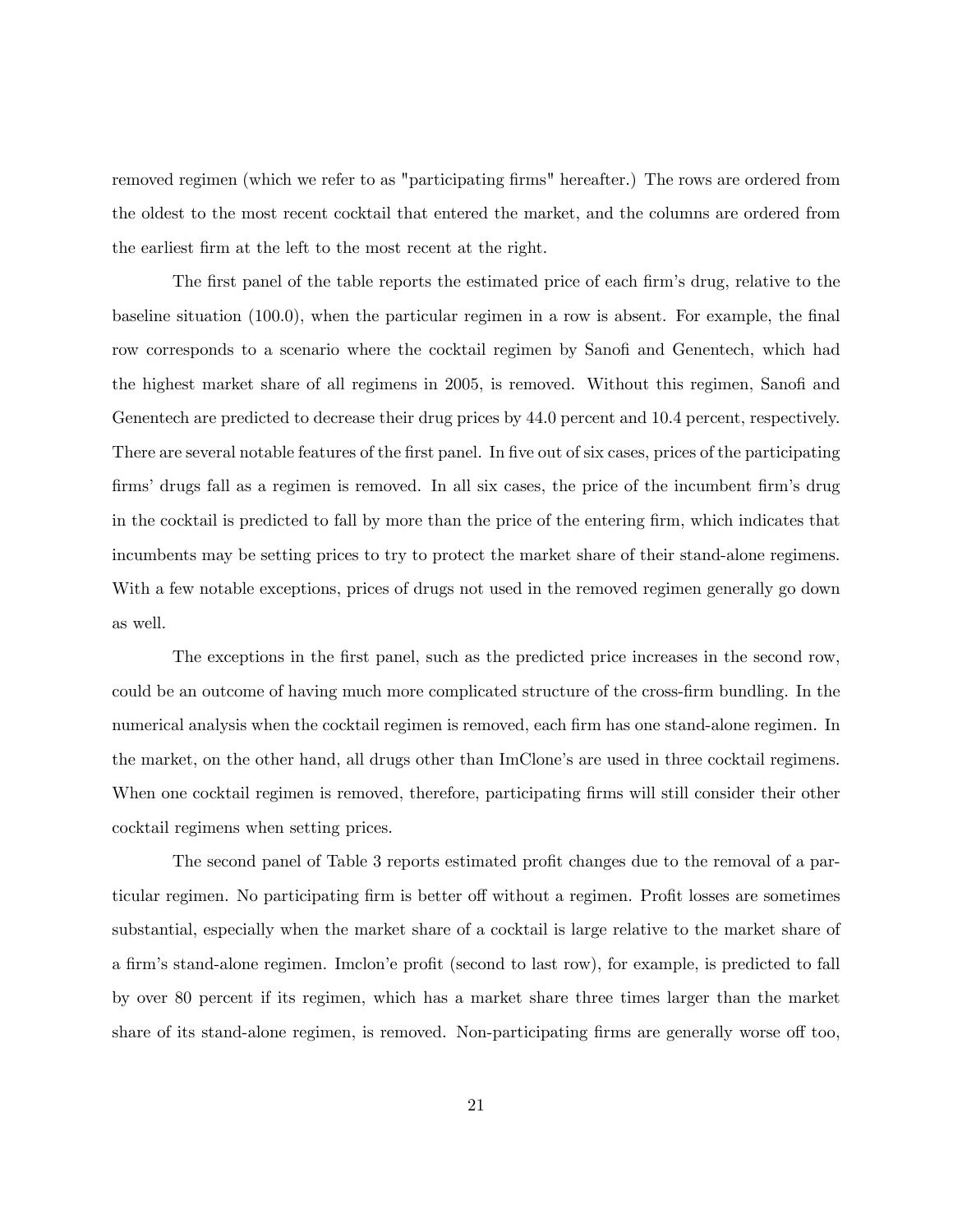although there are some exceptions like Roche in the Sanofi-Genentech case and ImClone in the Pfizer-Genentech case.

The final column of Table 3 reports changes in consumer surplus. The effect of removing a regimen on consumer surplus is not clear a priori. On the one hand, consumers are worse off with one fewer available product choice. In fact, the logit demand model allows variety to provide the maximum benefit. On the other hand, the lower prices that result from removing a regimen help consumers. Table 3 demonstrates that on net consumers would be better off without the cocktail regimens except in the Pfizer-Roche case, where the prices of all drugs increase. In general, the gains from the price decrease tend to outweigh the losses from having less variety.

The evidence on prices, profits and consumer welfare in Table 3 indicate that these particular cross-firm bundlings create a less competitive market that harms consumers. When firms set prices in the presence of cocktail regimens they consider the demand for the cocktail regimen as well as the demand for their stand-alone regimens. In doing so, they internalize part of the externalities they impose on their competitors, which results in a less competitive outcome.<sup>16</sup>

#### 6.2 Counterfactual II

Table 4 reports the joint profit of the merging firms and consumer surplus when different pairs of firms merge, where the two firms' joint profit under the current situation of offering the cocktail regimen is normalized to 100. For comparison, the joint profit from the first counterfactual exercise is reported in the second column, which is labeled Removed. Recall that the profit loss can be as large as 49 percent when the Sanofi-Genentech regimen is removed.

In the next column labeled  $Removeed+Merge$  we report the joint profit when the two firms merge without the cocktail regimen. This joint profit should be larger than the joint profit in the Removed column because firms have more market power after merging. However, this profit is not necessarily larger than the current profit with the cocktail regimen. In fact, in four of five cases the

 $16$ This is similar to the outcome of a multiproduct monopoly which produces multiple substitutes, and sets its price maximizing total profits instead of having multiple subsidiaries (see Tirole  $(1998)$  p.70)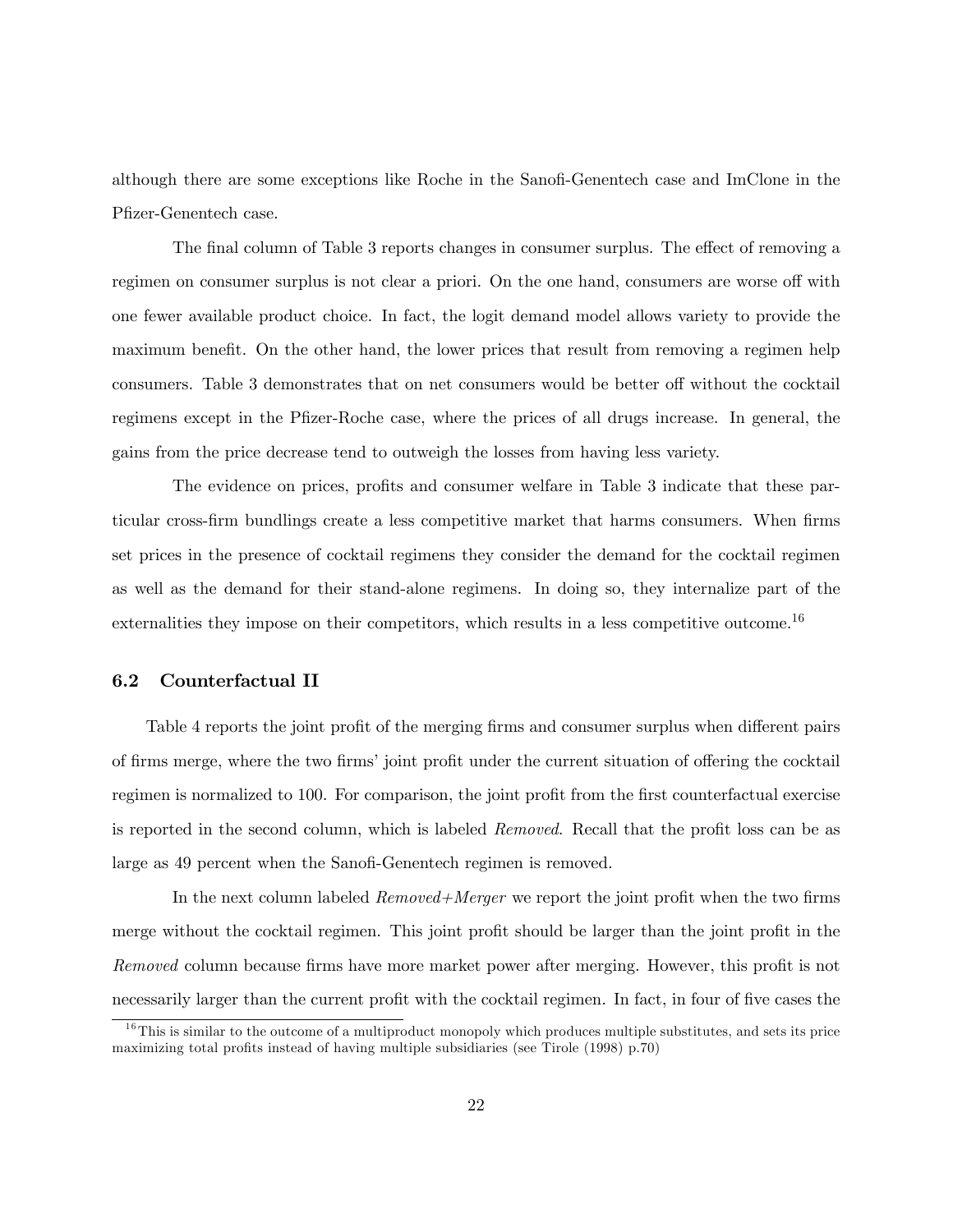joint profit of the merger is smaller than the joint profit with the cocktail regimen; firms gain more from cocktail regimens than from mergers.<sup>17</sup> The difference is quite substantial in the last three cases where mergers are estimated to increase joint profit by less than 10 percent whereas cocktail regimens increase profit by at least 30 percent.

In the column labeled *Merger* in Table 4 we report the joint profit when two firms merge and maintain their cocktail regimen. This joint profit provides the maximum profit that two firms can earn pairwise because the merger allows them to fully internalize the externalities and the number of products offered is unchanged. Interestingly, this maximum joint profit is not much higher than the current joint profit. The largest increase (8.7 percent) occurs when Pfizer and Roche merge. Compared to the profit change from adding the cocktail regimen (column 1 - column 2), a merger increases the joint profit only marginally. This result confirms our finding in section 5 that cocktail regimens allow Örms to almost fully internalize externalities.

As expected, consumer surplus decreases when firms merge without the cocktail (going from Removed to Removed+Merger) and increases when firms add the cocktail regimen while being merged (going from *Removed+Merger* to *Merger*.), as displayed toward the right of Table 4. In the former case consumer surplus falls as the market becomes less competitive; in the latter case consumer surplus rises as another product is added to the choice set.

Consumer surplus actually increases in two of the five cases where two firms offering a cocktail regimen are allowed to merge (going from Current to Merger.) Although the market becomes less competitive and the number of products is unchanged, drug prices sometimes fall. In the Pfizer-ImClone merger case, ImClone's drug price decreases by almost 30 percent. This reduces the profit of ImClone's drug but increases the profit of Pfizer's drug by more. In the Sanofi-Genentech merger case, Genentech's drug price decreases by 40 percent but the joint profit increases due to higher profits on Sanofi's drug. Consumers benefit from these price decreases, although the market becomes less competitive.

 $17$ There are five instead of six cases in this counterfactual exercise because we do not model a three-firm merger.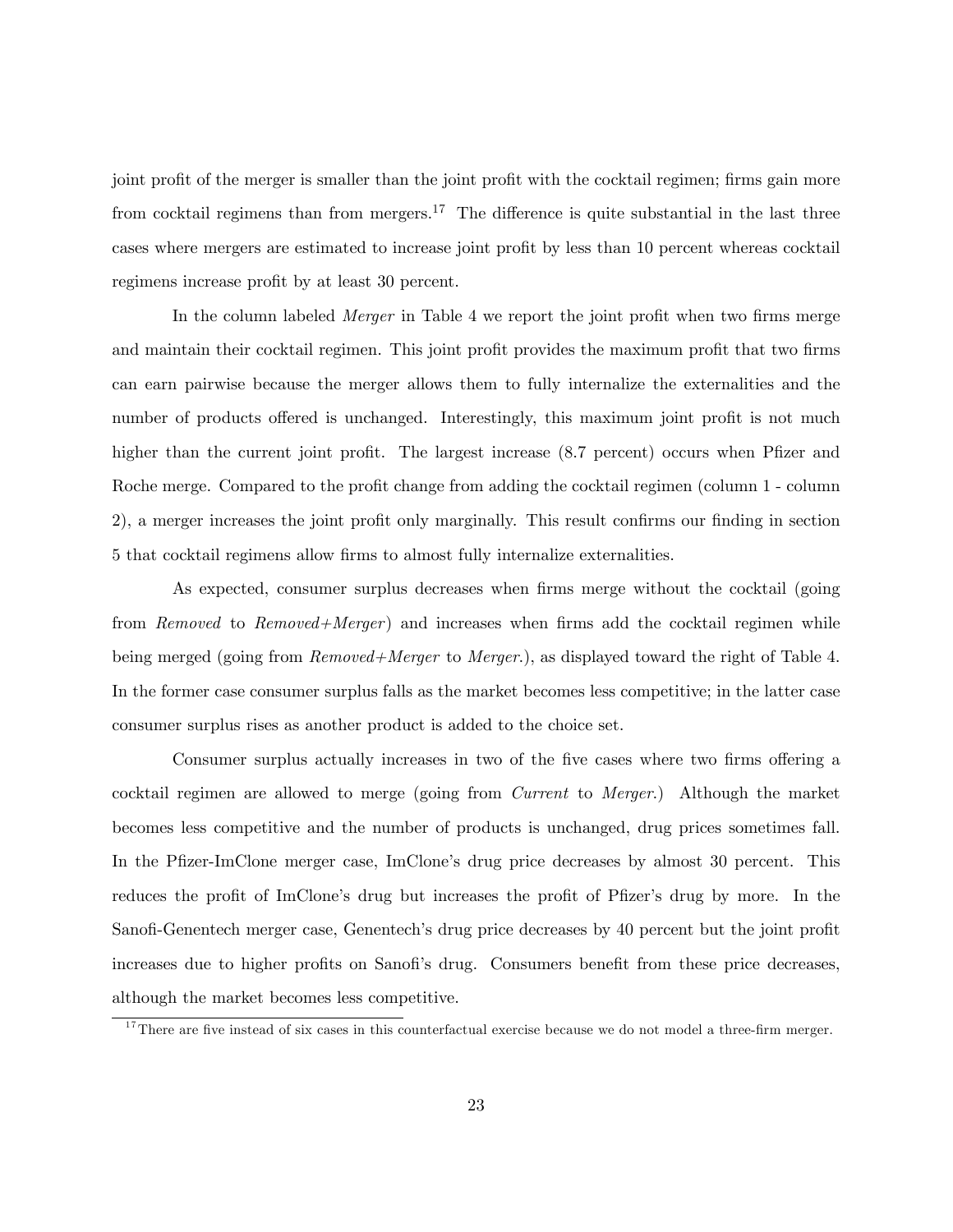#### 6.3 Counterfactual III

In our third counterfactual exercise, we allow one of the participating firms in a cocktail to set two separate prices for the same drug: one for its stand-alone regimen and one for its drug in the cocktail. This is the same exercise as the two-price setting case in section 5. Table 5 reports price, profit, and consumer surplus in these scenarios, where the baseline levels are indexed to 100. The column labeled Solo reports the optimal drug prices for the stand-alone regimen and the numbers in bold typeface are prices for the drug used in the cocktail regimen. In the second row, for example, Pfizer reduces the price of irinotecan by about eight percent for the stand-alone regimen while increasing the price of irinotecan by 40 percent for use in three cocktail regimens in which it participates.

Table 5 shows that the drug price for cocktail regimens can go up dramatically with additional price áexibility. Roche increases its drug price for cocktail regimens by a factor of 9 (in the fourth row) and Sanofi does so by more than three times (in the fifth row). Drug prices for the stand-alone regimens usually decrease substantially, ranging from an eight to 18 percent. The exception is Sanofi, which increases its price by 14 percent. The other firms' reaction to the new price scheme is mixed. Roche decreases its price in all cases while the other firms increase their prices.

The second panel of the table shows that firms earn higher profits by setting two prices in all cases, which is consistent with the numerical example. However, the other firms are not necessarily worse off. Genentech is the only firm that becomes worse off in all cases. Roche and Sanofi are better of in all cases, and Pfizer and ImClone's profit changes depend on who sets two prices. This is not consistent with the numerical example where a firm's setting two prices makes the other firm worse off. The much more complicated structure of the cross-firm bundling may explain these mixed results.

We report consumer surplus in the last panel of Table 5. Since the regimen qualities do not change in this counterfactual, the only variable affecting consumer surplus is price. Consumer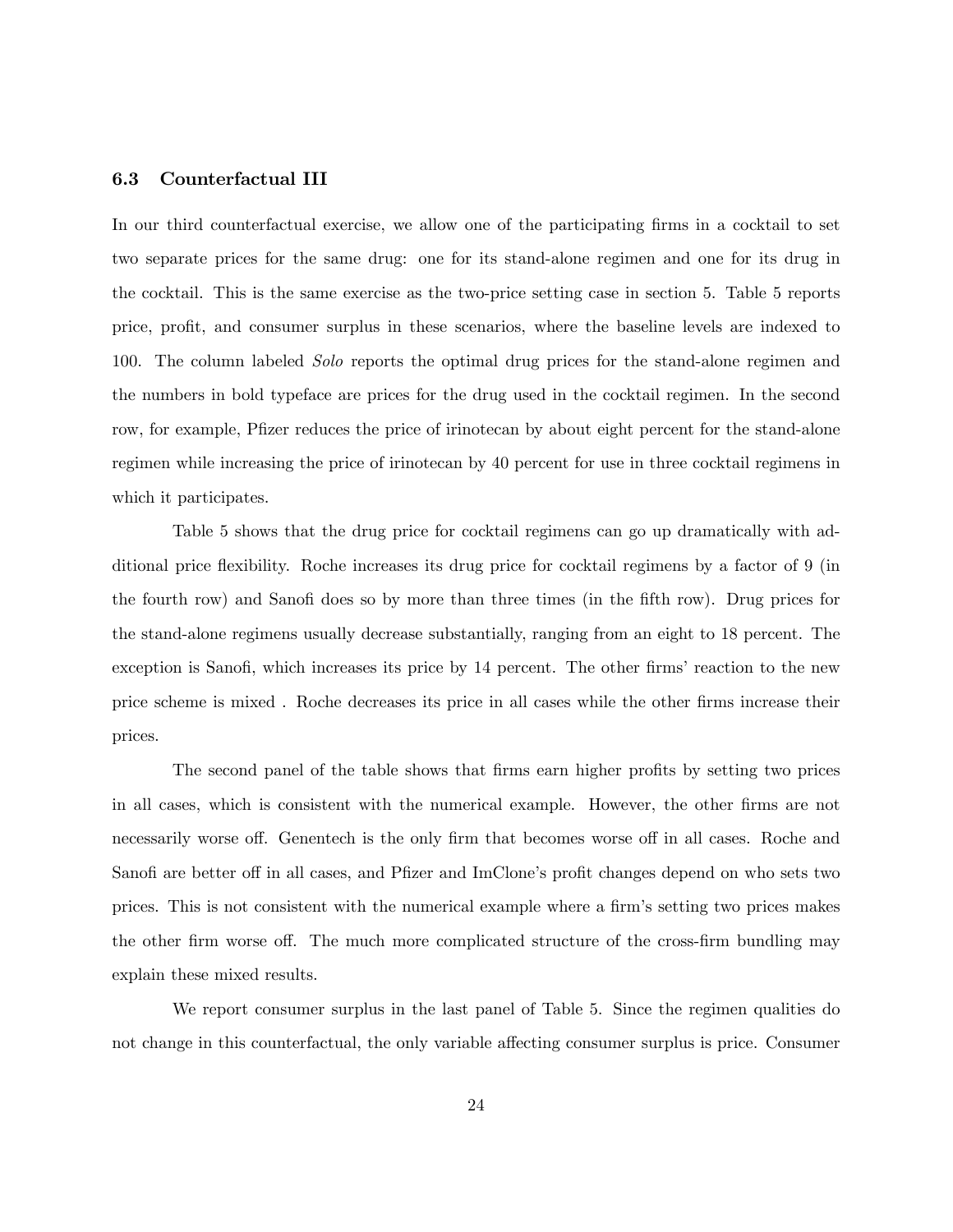surplus is lower in all cases simply because consumers pay higher prices for the same quality regimens.

These counterfactual results suggest that Abott's pricing strategy with Norvir and Kaletra is not necessarily detrimental to its competitors. It depends on how firms are interconnected by other cocktail regimens. However, consumers will be hurt by Abottís pricing strategy if it drives its competitors to increase their prices significantly.

## 7 Conclusions

This paper is the first attempt to understand the economic decisions that firms need to make when their products are consumed with their competitors' products. The firm controls only the price of its own product, and therefore, it needs to take into account the effect of its pricing strategy on all the bundles its product is used.

We apply our framework to the pharmaceutical industry, in particular to colorectal cancer drugs. We estimate the regimen level demand using the unique data from IntrinsiQ and perform counterfactual exercises using the estimated demand parameters and marginal cost. First of all, we find that inter-firm combinations are profit enhancing for all firms that participate in the combination, as the effect of internalizing externalities dominates the business stealing effect. However, consumers are worse off with the combined products, despite more variety, because they pay higher prices.

We also find that firms can earn higher profit with product combinations than with mergers. Even if firms that already have product combinations merge, the joint profit increases only marginally. Surprisingly, consumers are necessarily worse off as the merged firm may lower prices to fully internalize the externalities. These results suggest that the anticompetitive merger effects would be smaller when the products of merging firms are already consumed together in the market, and should help the government authority evaluate expected outcomes of the recent merger waves in the pharmaceutical market.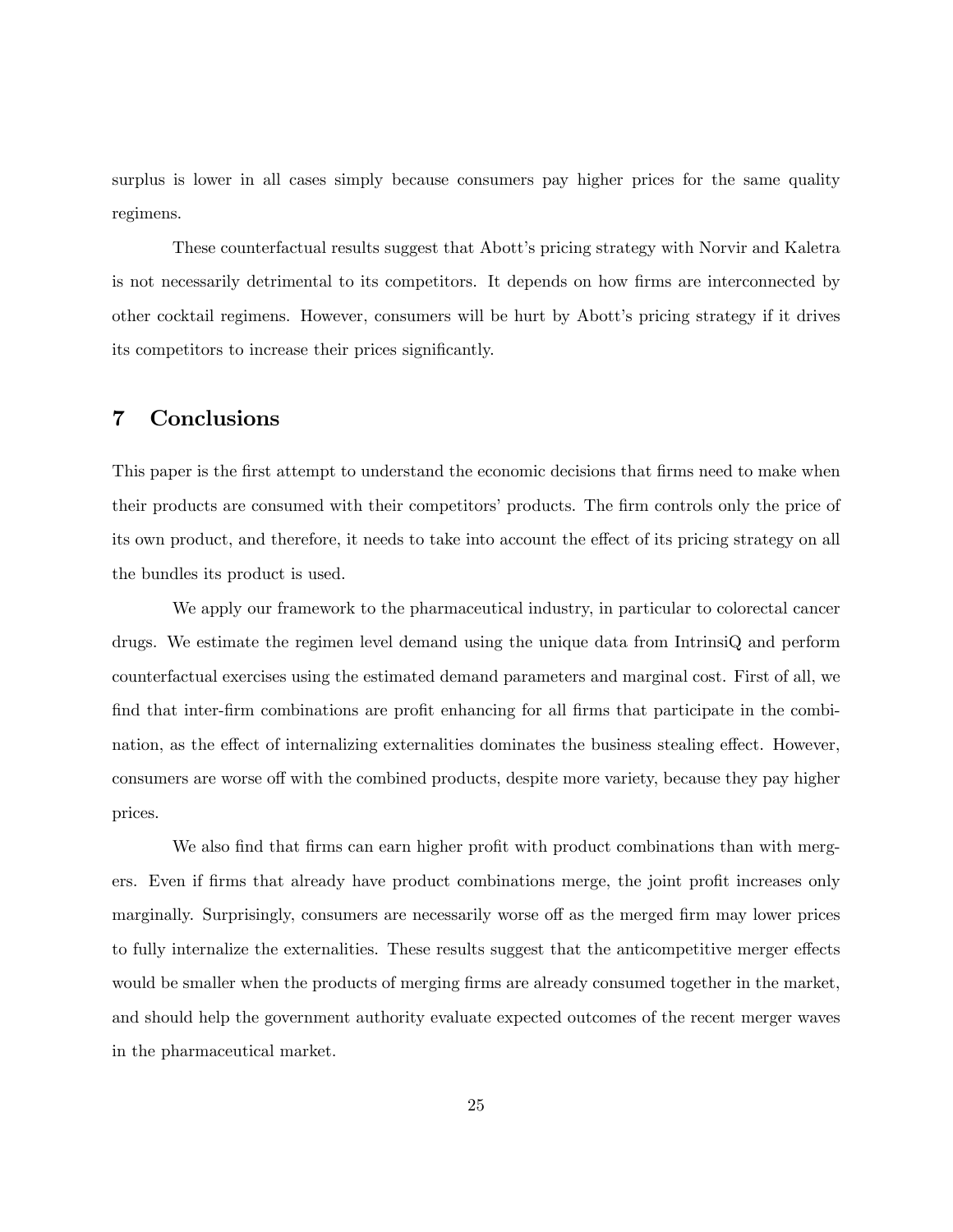In addition, we find that if any of the firms has two drugs, one for the stand-alone regimen and another for the cocktail regimen, it sets a much higher price for the cocktail regimen, while setting a lower price for the stand-alone regimen, compared to the single price setting. This more flexible pricing brings in higher profits, but the other firms are not necessarily worse off as they may respond by increasing their prices. However, consumers are hurt by this price increase.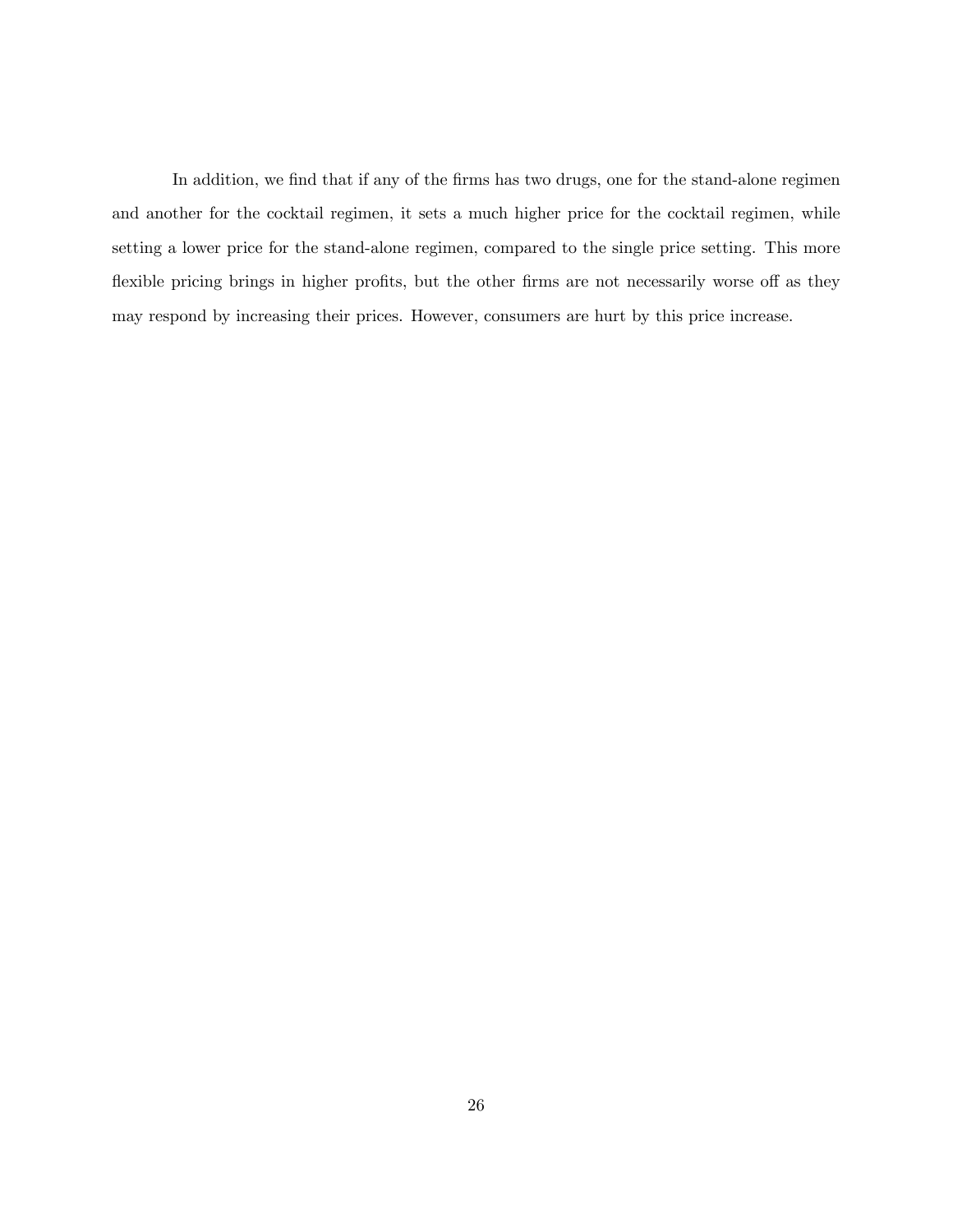# References

- [1] Berry, S. (1994), "Estimating Discrete Choice Models of Product Differentiation," RAND Journal of Economics, 25, 242-262.
- [2] Berry, S., J. Levinsohn, and A. Pakes (1995), "Automobile Prices in Market Equilibrium," Econometrica, 63, 841-890.
- [3] Berry, S. and A. Pakes (2007), "The Pure Characteristics Demand Model," *International* Economic Review, 48, 1193-1225.
- [4] Blume-Kohout, M. and N. Sood (2008), "The Impact of Medicare Part D on Pharmaceutical R&D," NBER Working Papers 13857, National Bureau of Economic Research, Inc.
- [5] Bresnahan, T., S. Stern, and M. Trajtenberg (1997). "Market segmentation and the sources of rents from innovation: personal computers in the late 1980s," RAND Journal of Economics.  $28, 17–44.$
- [6] Carlton, D. and M. Waldman (2002), "The Strategic Use of Tying to Preserve and Create Market Power in Evolving Industries," Rand Journal of Economics, 33, 194–220.
- [7] Carlton, D, J. Gans, and M. Waldman (2007), "Why Tie a Product Consumers Do Not Use?," NBER Working Paper 13339.
- [8] Chen, Y. (1997), "Equilibrium Product Bundling," *Journal of Business*, 70, 85–103.
- [9] McAfee, R., J. Preston, and M. Whinston (1989), "Multiproduct Monopoly, Commodity Bundling, and Correlation of Values," Quarterly Journal of Economics, 104, 371–383.
- [10] McFadden, D. (1981), "Econometric Models of Probabilistic Choice," *Structural Analysis of* Discrete Data with Econometric Applications, Manski. C and McFadden. D ed., The MIT Press.
- [11] Nalebuff, B. (2004), "Bundling As an Entry Barrier," *Quarterly Journal of Economics*, 119, 159–187.
- [12] Nevo, A. (2000), "Mergers with Differentiated Products: The Case of the Ready-to-Eat Cereal Industry," RAND Journal of Economics, 31, 395-421.
- [13] Petrin, A. (2002), "Quantifying the Benefits of New Products: The Case of the Minivan," Journal of Political Economy, 110, 705-729.
- [14] Song, M (2007), "Measuring Consumer Welfare in the CPU Market: An Application of the Pure Characteristics Demand Model," RAND Journal of Economics, 38, 429-446.
- [15] Tirole, J. (1998), The Theory of Industrial Organization, MIT Press: Cambridge, MA.
- [16] Town, R.  $(2001)$ , "The Effects of HMO Mergers," Journal of Health Economics, 20, 733-753.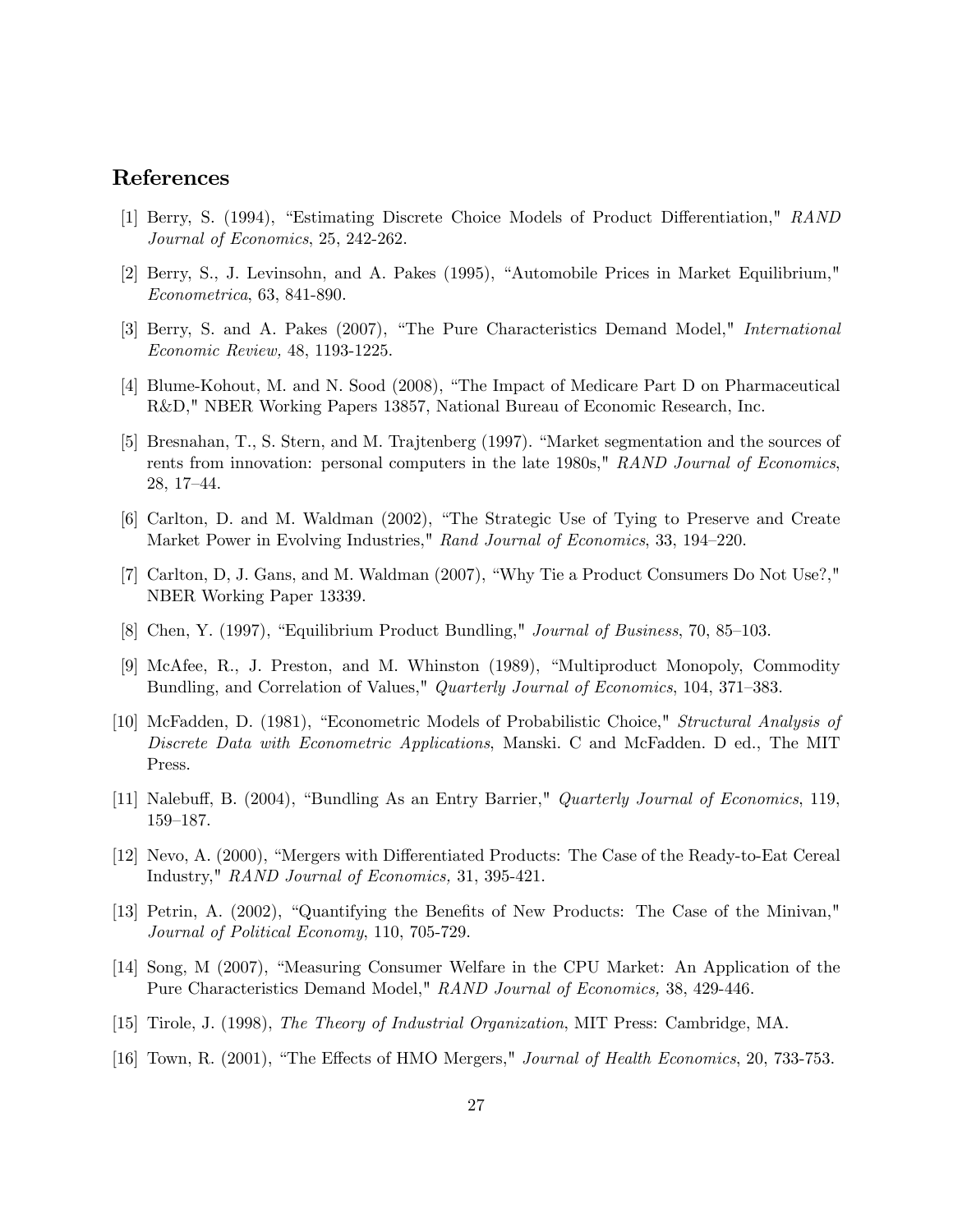[17] Whinston, M. (1990), "Tying, Foreclosure, and Exclusion," American Economic Review, 80,  $837 \hbox{--} 859.$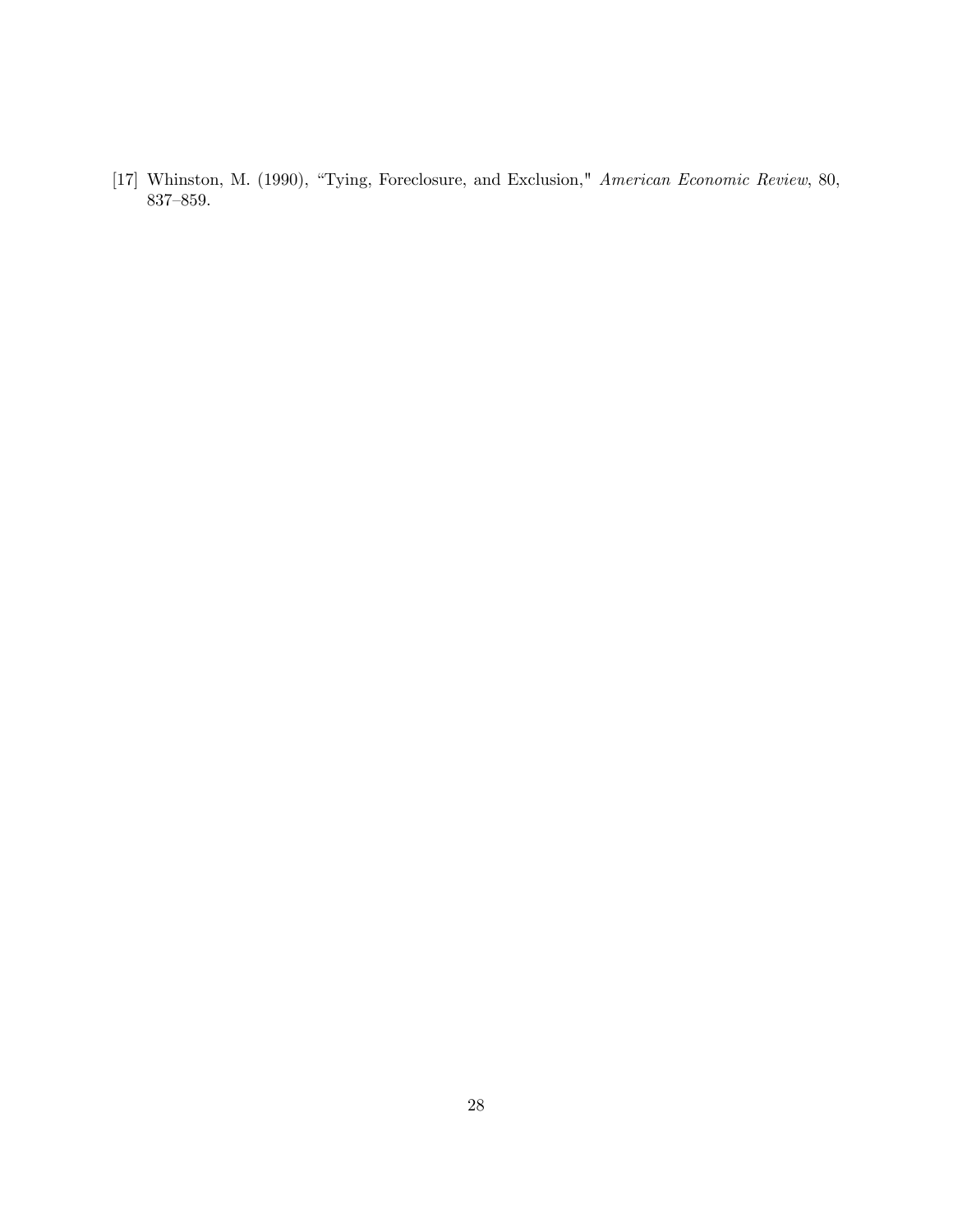|                                        |                    |                  |                        | able 1: negimen Attributes: 1 ne bample Average |              |           |                     |                  |
|----------------------------------------|--------------------|------------------|------------------------|-------------------------------------------------|--------------|-----------|---------------------|------------------|
|                                        | Efficacy           |                  |                        | Grade:                                          | 3 or Grade 4 |           | Side Effects $(\%)$ |                  |
| $(24$ week treatment)<br>Regimen Price | Survival<br>Months | Response<br>Rate | Progression<br>Time to | Abdominal<br>Pain                               | Diarrhea     | Nausea    | Vomiting            | Neutro-<br>penia |
|                                        |                    |                  |                        |                                                 |              |           |                     |                  |
| 120.93                                 | 12.48              | 20.80            | 4.73                   | 5.50                                            | 10.40        | 4.80      | $4.40\,$            | 33.70            |
| 119.42                                 | 12.48              | 20.80            | 4.73                   | $\overline{5.50}$                               | 10.40        | 4.80      | 4.40                | 33.70            |
| 115.95                                 | 12.48              | 20.80            | 4.73                   | 0.50                                            | 10.40        | 4.80      | 4.40                | 33.70            |
| 125.91                                 | 12.48              | 20.80            | 4.73                   | 5.50                                            | $10.40\,$    | $4.80$    | $4.40$              | 33.70            |
| 94.38                                  | 12.48              | 20.80            | 4.73                   | 5.50                                            | 10.40        | $4.80$    | 4.40                | 33.70            |
| 11,272.91                              | 12.53              | 23.73            | 5.21                   | $8.93\,$                                        | 21.80        | 11.23     | 8.13                | 33.07            |
| 12,122.11                              | 12.53              | 23.73            | 5.21                   | 8.93                                            | 21.80        | 11.23     | 8.13                | 33.07            |
| 12,871.24                              | 12.53              | 23.73            | 5.21                   | 8.93                                            | 21.80        | 11.23     | 8.13                | 33.07            |
| 12,955.49                              | 12.78              | 23.83            | 5.14                   | 8.85                                            | 20.72        | $10.00\,$ | 7.49                | 28.13            |
| 17,087.39                              | 14.03              | 27.76            | 5.81                   | 66.7                                            | 20.56        | 9.93      | 7.53                | 27.33            |
| 20,181.95                              | 14.81              | 30.02            | 6.28                   | 7.66                                            | 20.24        | 9.94      | 7.67                | 26.31            |
| 37,434.78                              | 14.71              | 30.90            | 6.66                   | 7.88                                            | 20.49        | 78.7      | $6.83\,$            | 19.97            |
| 37,169.33                              | 14.71              | 30.90            | 6.66                   | 7.88                                            | 20.49        | 78.7      | $6.83\,$            | 19.97            |
|                                        |                    |                  |                        |                                                 |              |           |                     |                  |

Table 1: Regimen Attributes: The Sample Average Table 1: Regimen Attributes: The Sample Average

See the text for variable explanations.

See the text for variable explanations.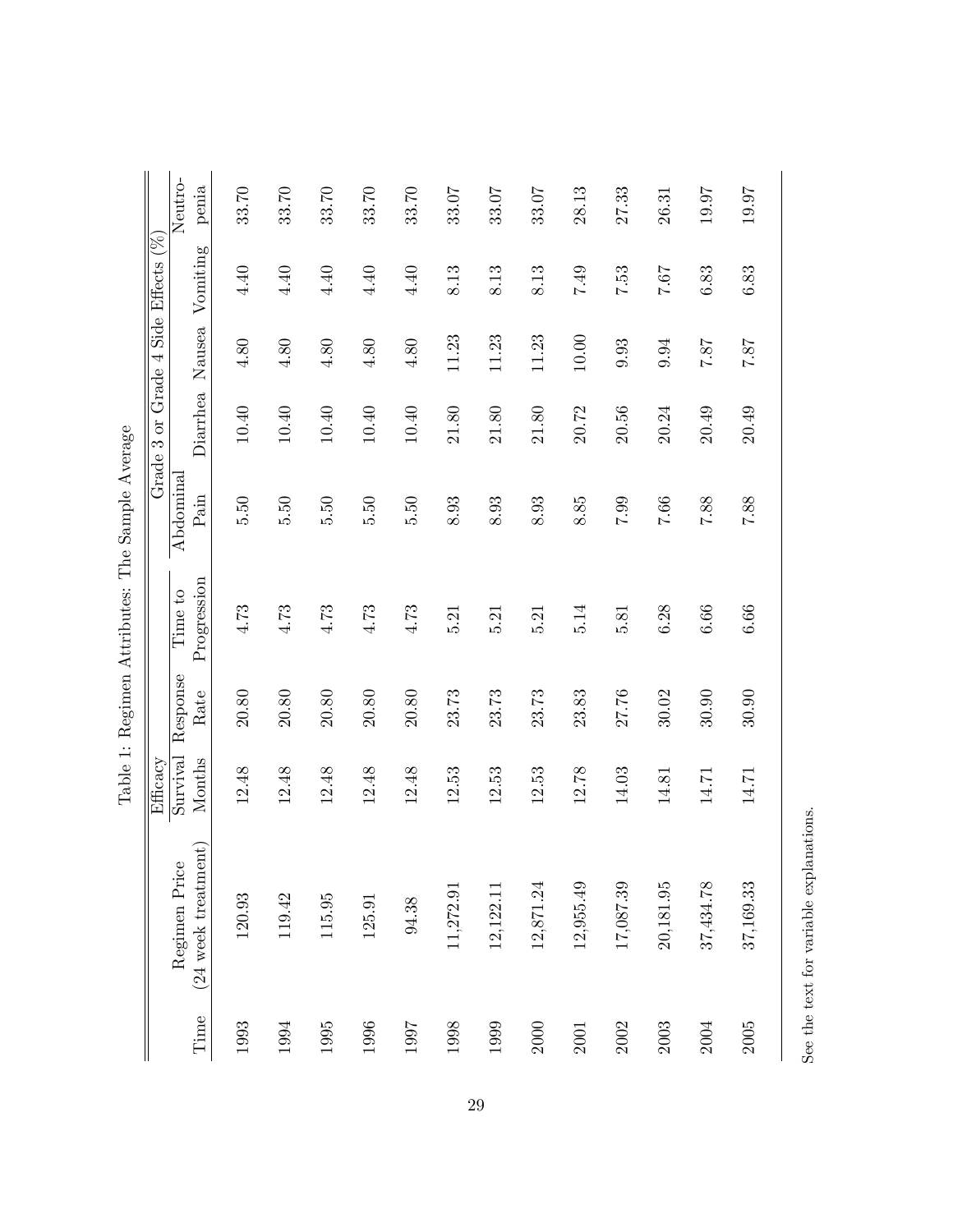| Variable             | OLS Logit   | IV Logit I | IV Logit II |
|----------------------|-------------|------------|-------------|
| log(price)           | $-0.733**$  | $-0.841**$ | $-2.176**$  |
|                      |             |            |             |
|                      | (0.098)     | (0.117)    | (0.448)     |
| Survival (months)    | $0.179**$   | $0.155***$ | $-0.138$    |
|                      | (0.052)     | (0.058)    | (0.120)     |
| Response Rate $(\%)$ | $0.285***$  | $0.341**$  | $1.030**$   |
|                      | (0.058)     | (0.069)    | (0.232)     |
| Time to Progression  | $-1.265***$ | $-1.398**$ | $-3.051**$  |
| (months)             | (0.215)     | (0.224)    | (0.599)     |
| Diarrhea             | 0.011       | 0.015      | 0.057       |
|                      | (0.018)     | (0.014)    | (0.034)     |
| Nausea               | 0.081       | 0.088      | 0.167       |
|                      | (0.065)     | (0.067)    | (0.098)     |
| Abdom pain           | $0.186**$   | $0.236**$  | $0.851**$   |
|                      | (0.061)     | (0.071)    | (0.208)     |
| Vomiting             | $-0.111$    | $-0.107$   | $-0.053$    |
|                      | (0.097)     | (0.096)    | (0.143)     |
| Neutropenia          | $-0.058**$  | $-0.066**$ | $-0.161**$  |
|                      | (0.010)     | (0.011)    | (0.032)     |

Table 2: Demand Estimation Results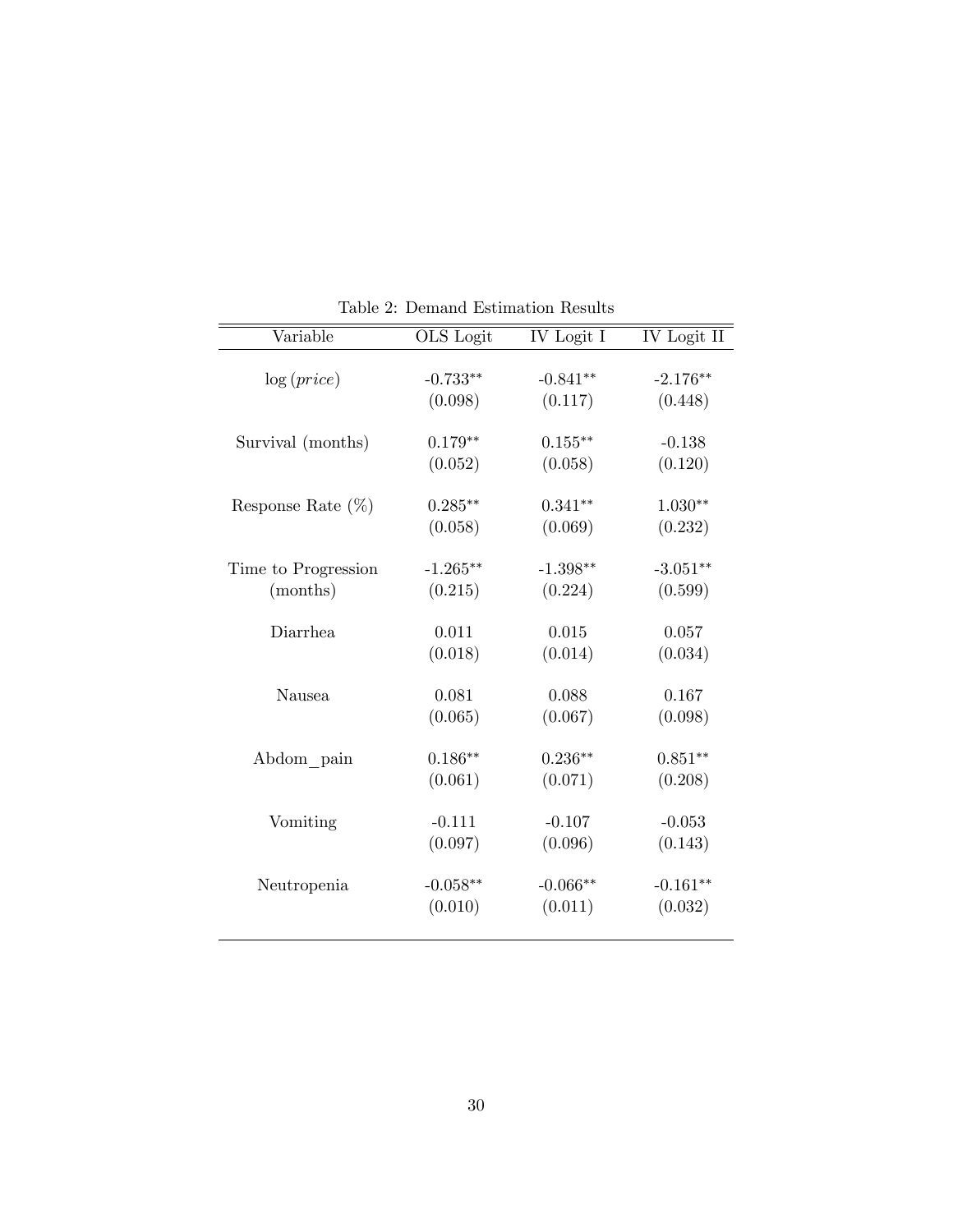|                                     |             |       |         | Price Changes (per mg) |                                |      |                     | Profit Changes |         |                                       | 8<br>C |
|-------------------------------------|-------------|-------|---------|------------------------|--------------------------------|------|---------------------|----------------|---------|---------------------------------------|--------|
|                                     | Pfizer      |       |         |                        | Roche Sanofi Imclone Genentech |      |                     |                |         | Pfizer Roche Sanofi Imclone Genentech |        |
| Current                             | 100.0       | 100.0 | 100.0   | $100.0$                | 100.0                          |      | $100.0$ 100.0 100.0 |                | 100.0   | 100.0                                 | 100.0  |
| $No$ Pf + Ro                        | 0.<br>101.5 | 113.0 | $100.3$ | $100.3$                | 100.1                          | 94.4 | 95.8                | 100.2          | $100.1$ | 7.66                                  | 9.6    |
| $No\ Ro + Sa$                       | 92.4        | 70.1  | 89.1    | 97.8                   | 93.4                           | 91.8 | 80.3                | 87.1           | 89.8    | 96.3                                  | 107.6  |
| No $Pf + Ge$                        | 47.8        | 187.1 | 07.4    | 89.3                   | 78.3                           | 76.0 | 88.6                | 90.2           | 106.6   | 67.4                                  | 113.1  |
| $No Ro + Sa + Ge$                   | 7.70        | 88.9  | 96.4    | 99.3                   | 96.0                           | 97.2 | 94.9                | 7.70           | 95.9    | 96.7                                  | 102.8  |
| $\overline{N}$ Pf + $\overline{Im}$ | 59.7        | 234.9 | 92.0    | 71.6                   | 95.5                           | 85.5 | 94.5                | 90.1           | 19.8    | 102.2                                 | 107.5  |
| $No$ Sa + Ge                        | 86.9        | 230.2 | 56.0    | 96.2                   | 89.6                           | 80.9 | 106.7               | 80.5           | 79.4    | 18.6                                  | 118.1  |

Table 3: Counterfactual Simulation  ${\cal I}$ Table 3: Counterfactual Simulation I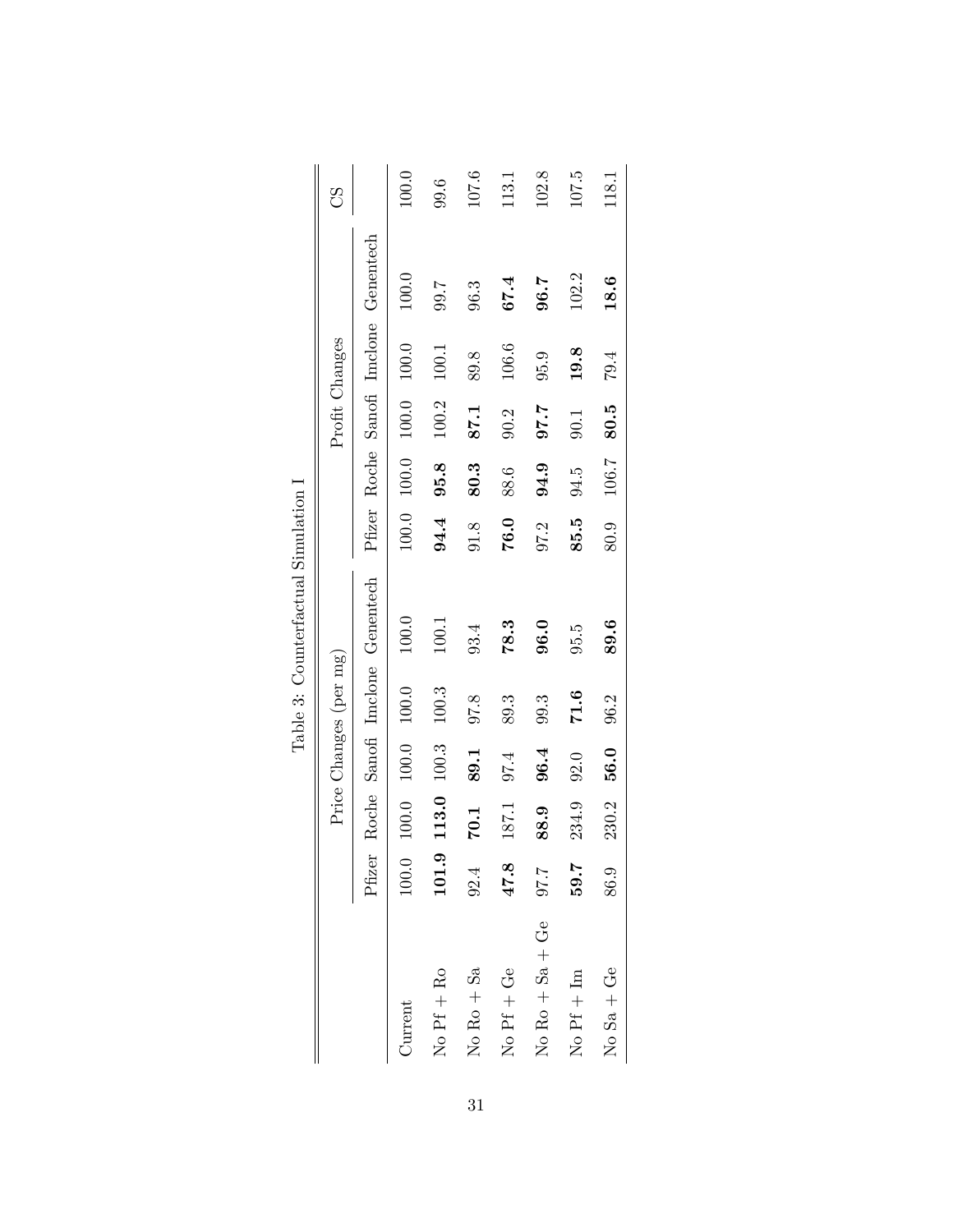|                    |      | Two Firms' Joint Profit Changes       |       |          |       | Consumer Surplus Changes              |       |
|--------------------|------|---------------------------------------|-------|----------|-------|---------------------------------------|-------|
|                    |      |                                       |       |          |       |                                       |       |
|                    |      | Current Removed Removed+Merger Merger |       |          |       | Current Removed Removed+Merger Merger |       |
| Pfizer + Roche     | 94.6 | $105.5$                               | 108.7 | 100      | 9.6   | 85.7                                  | 87.3  |
| Roche + Sanofi     | 86.7 | 99.0                                  | 105.5 | $\Xi$    | 107.6 | 88.0                                  | 7.06  |
| Pfizer + Genentech | 10.1 | 78.4                                  | 100.0 | $\Xi$    | 113.1 | 89.1                                  | 98.3  |
| $Pfizer + Indone$  | 63.2 | 64.6                                  | 102.2 | $^{100}$ | 107.5 | 102.9                                 | 105.0 |
| Sanofi + Genentech | 0.15 | 53.4                                  | 103.5 | $\Xi$    | 118.1 | 102.6                                 | 110.7 |
|                    |      |                                       |       |          |       |                                       |       |

| $\frac{1}{4}$<br>Į                                      |
|---------------------------------------------------------|
| i<br>ļ                                                  |
| $\frac{1}{2}$<br>ļ<br>$\sim$ 200 $\sim$ 200 $\sim$<br>i |
| ļ<br>$\sim$ $ \sim$ $   \sim$<br>j<br>j<br>ζ            |
| i                                                       |
| $\frac{1}{2}$<br>$\frac{1}{6}$<br>ĺ                     |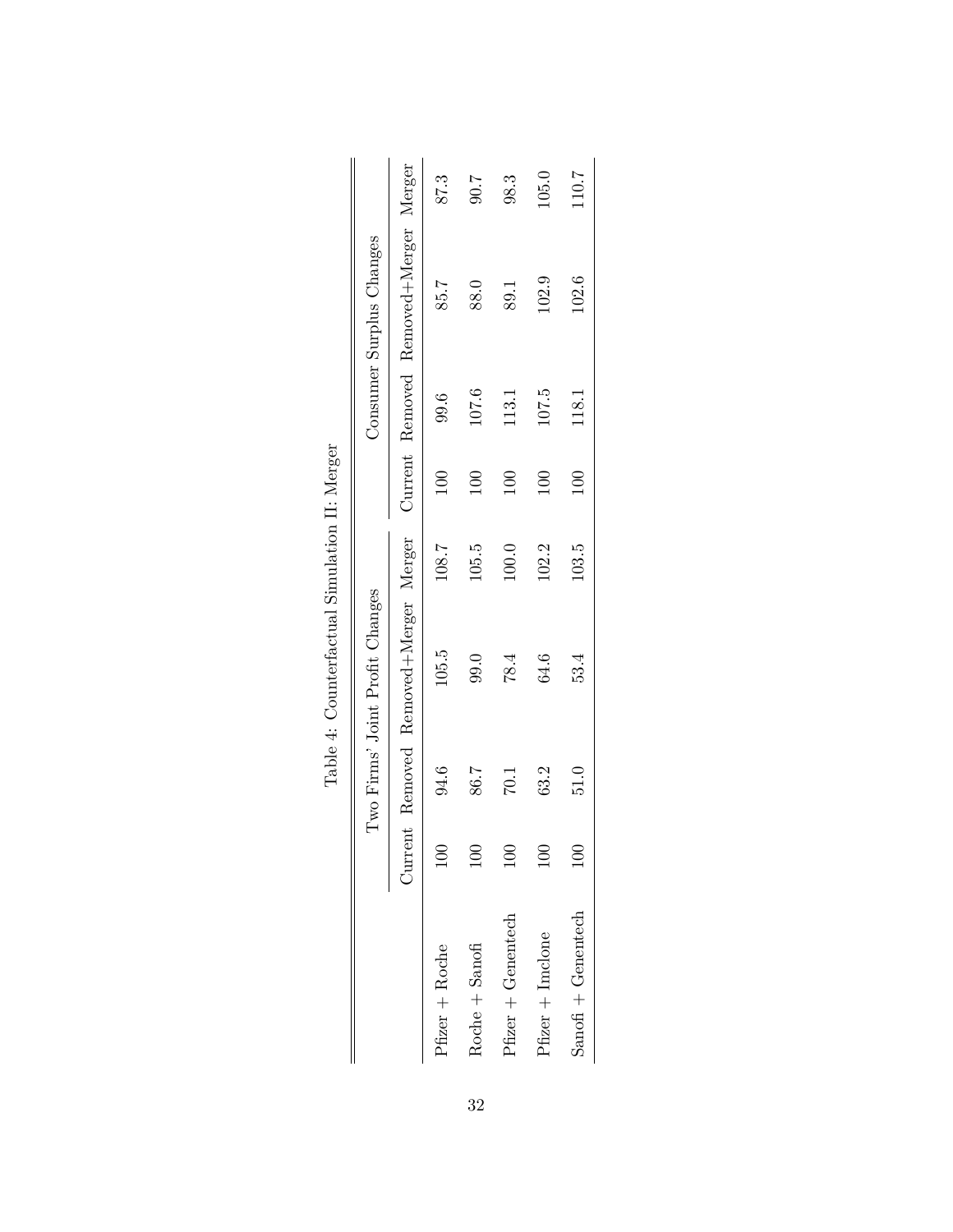|                       |      |             | Price Changes (per mg) |             |       |                                |       |                         | Profit Changes          |      |                                       | 8<br>C |
|-----------------------|------|-------------|------------------------|-------------|-------|--------------------------------|-------|-------------------------|-------------------------|------|---------------------------------------|--------|
|                       |      | Solo Pfizer |                        |             |       | Roche Sanofi Imclone Genentech |       |                         |                         |      | Pfizer Roche Sanofi Imclone Genentech |        |
| Current               |      | $100.0$     | 100.0                  | 100.0 100.0 |       | 100.0                          |       | 100.0 100.0 100.0 100.0 |                         |      | 100.0                                 | 100.0  |
| Pfizer 1 $92.4$ 139.2 |      |             | 91.2                   | 171.1       | 112.7 | 152.7                          |       | 120.1 116.4 101.3 116.6 |                         |      | 87.5                                  | 83.0   |
| Pfizer 2              | 85.0 | 225.2       | 90.4                   | 176.1       | 123.7 | 157.8                          |       | $120.5$ $125.3$ $108.4$ |                         | 96.2 | 85.1                                  | 78.0   |
| Roche                 | 87.4 | 211.0       | 935.3 186.7            |             | 122.7 | 162.5                          | 113.3 |                         | $179.6$ $100.4$ $105.8$ |      | 86.1                                  | 75.2   |
| Sanofi                |      | 113.7 197.3 | 82.3                   | 371.3 120.4 |       | 218.7                          | 96.5  | 114.0                   | 107.2 98.8              |      | 47.3                                  | 80.9   |
| Inclone               |      | 82.1 187.8  | 91.3                   | 176.4 140.8 |       | 158.4                          |       | 107.9 126.4             | 108.8 113.9             |      | 88.6                                  | 77.7   |

Table 5: Counterfactual Simulation III Table 5: Counterfactual Simulation III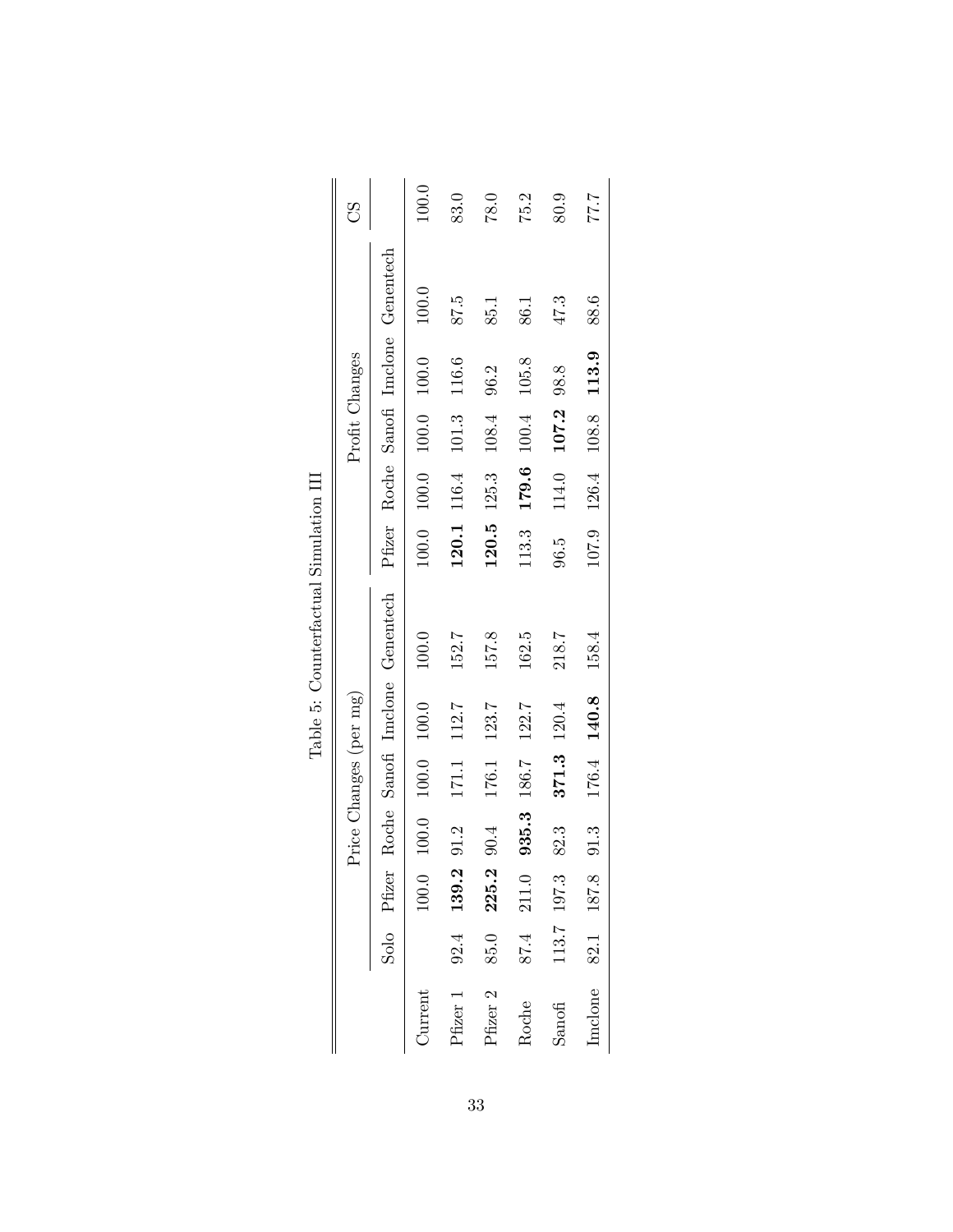



Source: IntrinsiQ and SEER.

Market share is measured as the percentage of colon cancer patients who are treated with drugs that are treated with a specific regimen.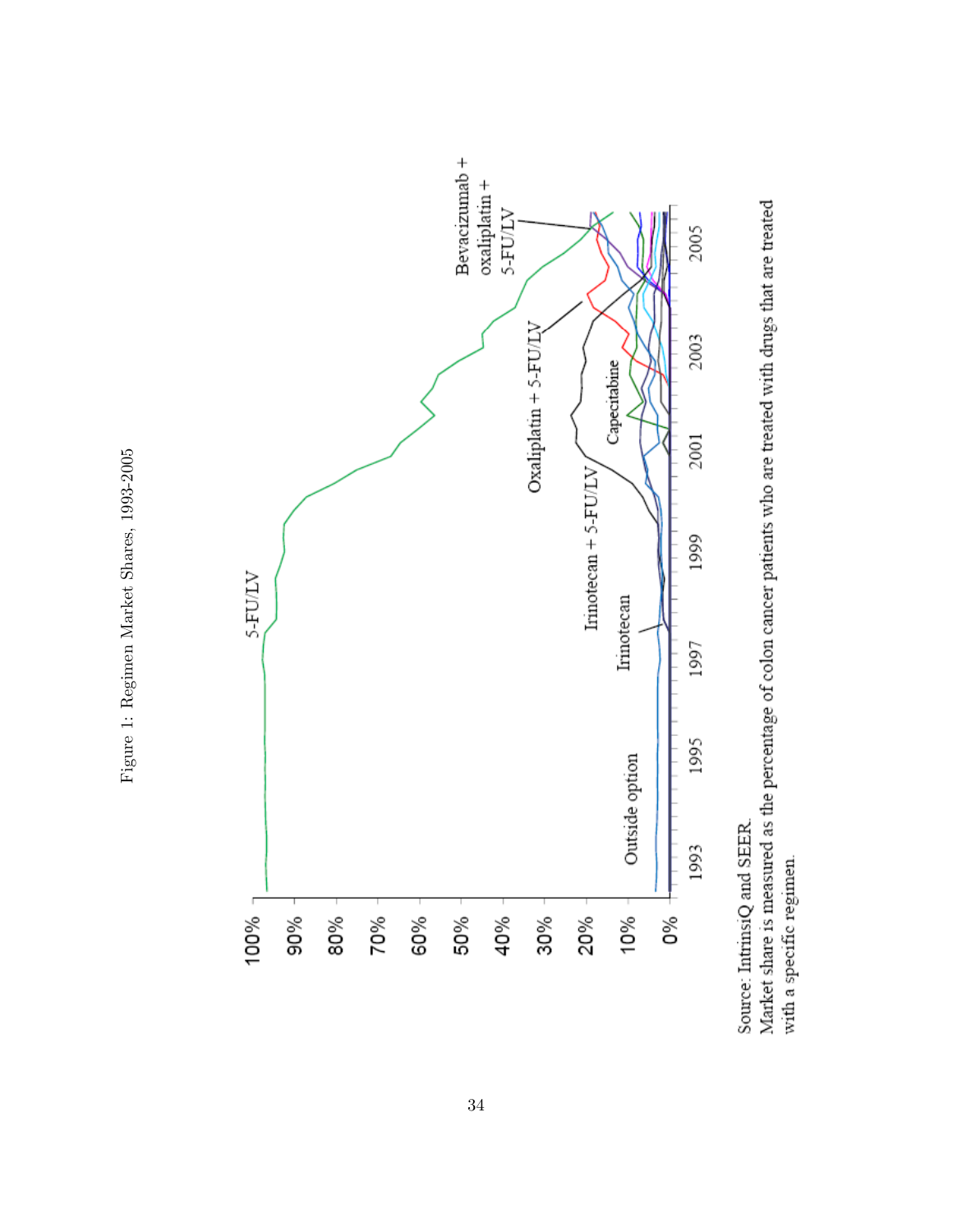

Figure 2: Profit Comprison between the Cocktail Regimen and the Benchmark Cases Figure 2: Profit Comprison between the Cocktail Regimen and the Benchmark Cases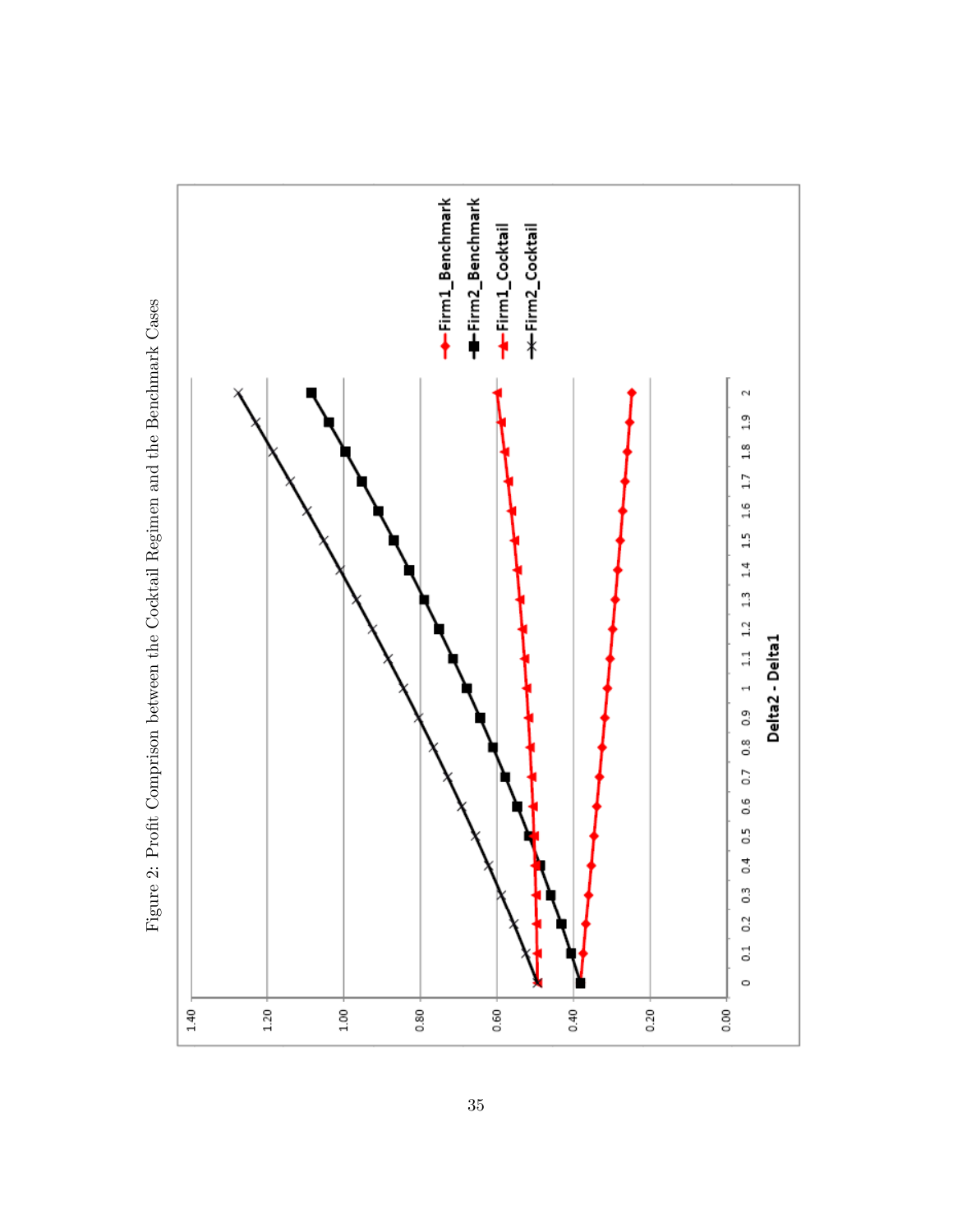

Figure 3: Profit Comparison Between the Cocktail Regimen and the Merger Cases Figure 3: Profit Comparison Between the Cocktail Regimen and the Merger Cases